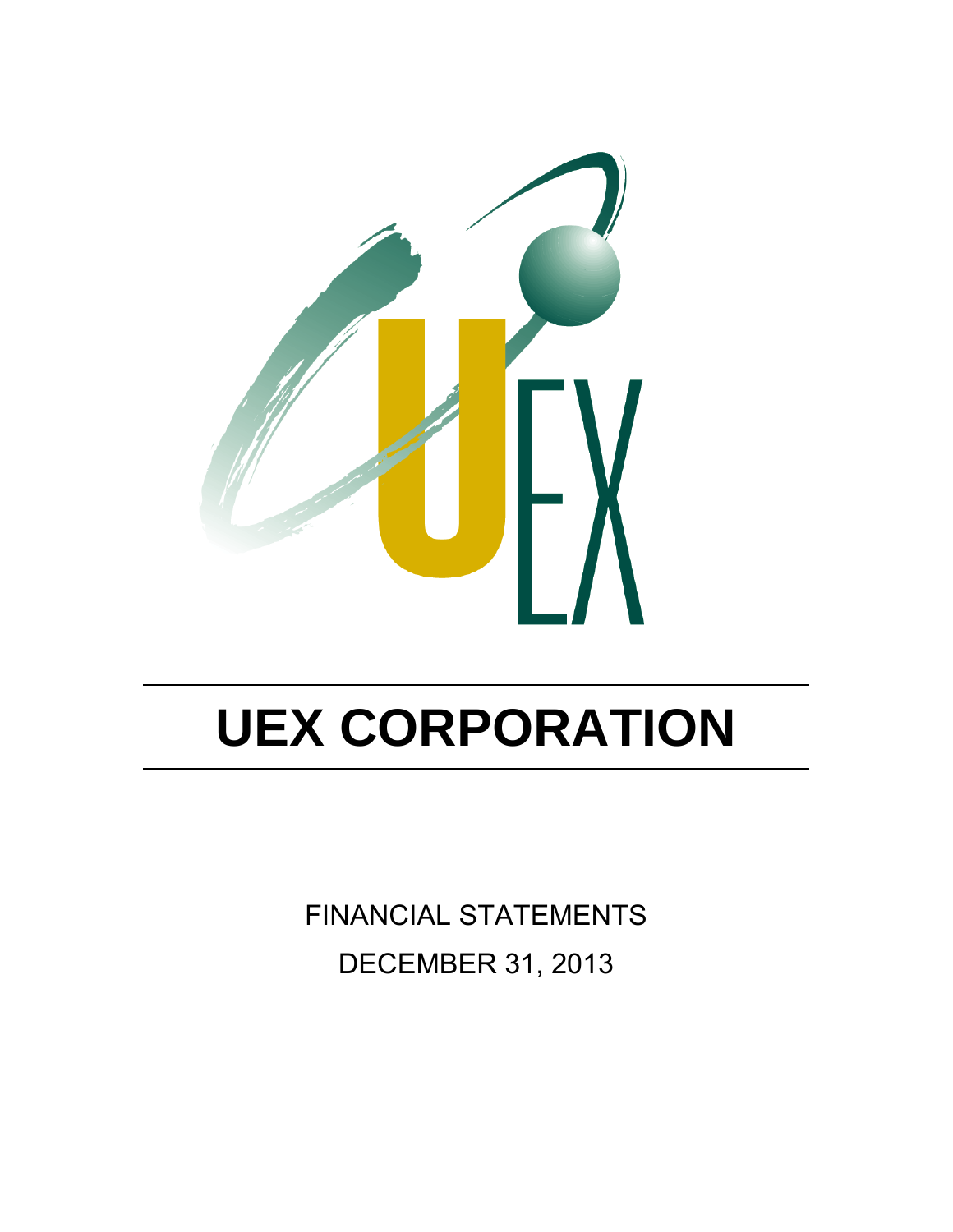

**KPMG LLP Chartered Accountants** PO Box 10426 777 Dunsmuir Street Vancouver BC V7Y 1K3 Canada

Telephone (604) 691-3000 Fax (604) 691-3031 Internet www.kpmg.ca

### **INDEPENDENT AUDITORS' REPORT**

To the Shareholders of UEX Corporation

We have audited the accompanying financial statements of UEX Corporation, which comprise the balance sheets as at December 31, 2013 and December 31, 2012, the statements of operations and comprehensive loss, changes in equity and cash flows for the years then ended, and notes, comprising a summary of significant accounting policies and other explanatory information.

### *Management's Responsibility for the Financial Statements*

Management is responsible for the preparation and fair presentation of these financial statements in accordance with International Financial Reporting Standards, and for such internal control as management determines is necessary to enable the preparation of financial statements that are free from material misstatement, whether due to fraud or error.

### *Auditors' Responsibility*

Our responsibility is to express an opinion on these financial statements based on our audits. We conducted our audits in accordance with Canadian generally accepted auditing standards. Those standards require that we comply with ethical requirements and plan and perform the audit to obtain reasonable assurance about whether the financial statements are free from material misstatement.

An audit involves performing procedures to obtain audit evidence about the amounts and disclosures in the financial statements. The procedures selected depend on our judgment, including the assessment of the risks of material misstatement of the financial statements, whether due to fraud or error. In making those risk assessments, we consider internal control relevant to the entity's preparation and fair presentation of the financial statements in order to design audit procedures that are appropriate in the circumstances, but not for the purpose of expressing an opinion on the effectiveness of the entity's internal control. An audit also includes evaluating the appropriateness of accounting policies used and the reasonableness of accounting estimates made by management, as well as evaluating the overall presentation of the financial statements.

We believe that the audit evidence we have obtained in our audits is sufficient and appropriate to provide a basis for our audit opinion.

### *Opinion*

In our opinion, the financial statements present fairly, in all material respects, the financial position of UEX Corporation as at December 31, 2013 and December 31, 2012, and its financial performance and its cash flows for the years then ended in accordance with International Financial Reporting Standards**.**

 $k$ *PMG 14P* 

Chartered Accountants March 14, 2014 Vancouver, Canada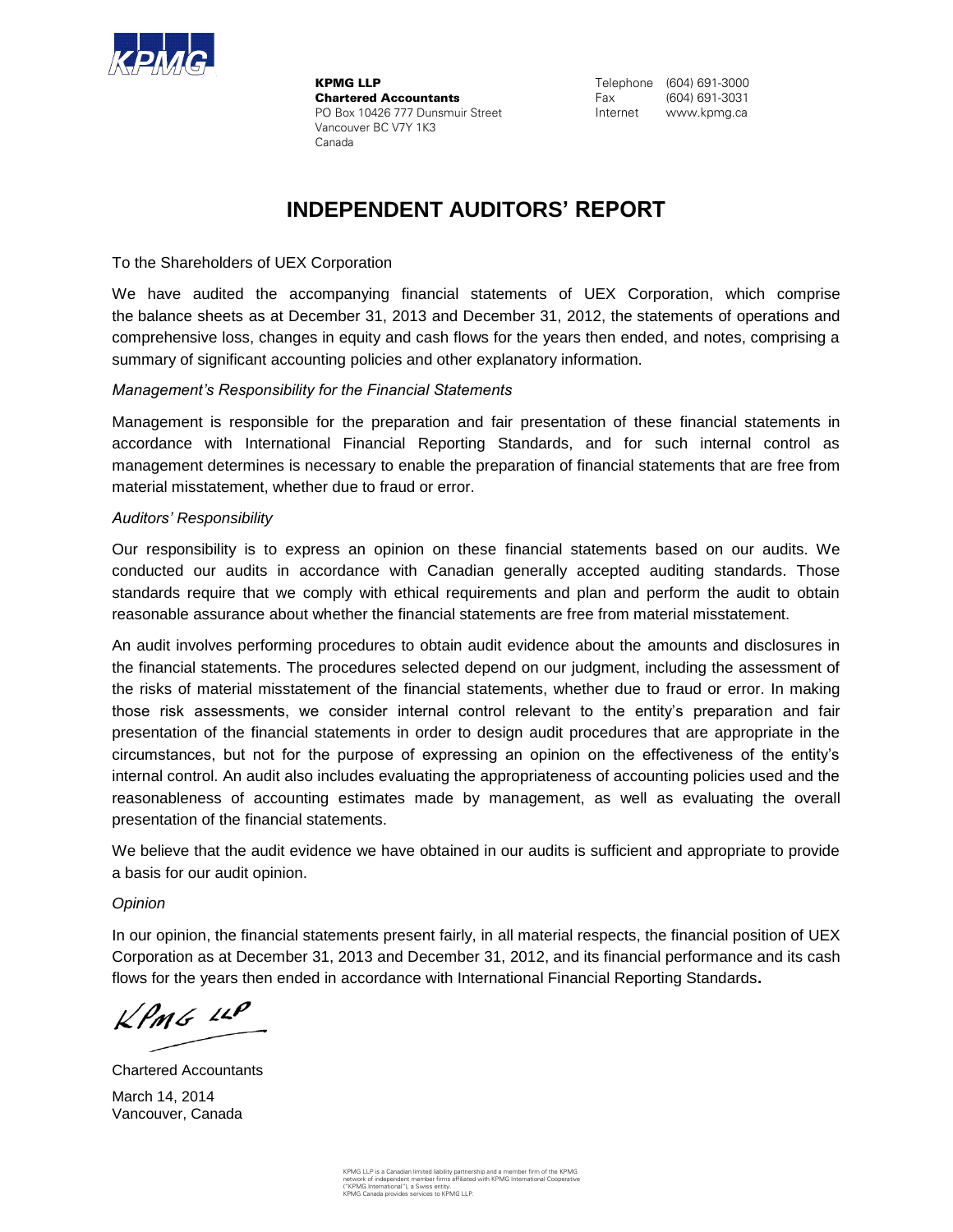Balance Sheets

As at December 31, 2013 and 2012

|                                                                                                        | <b>Notes</b>                               | 2013                                     | 2012                                       |
|--------------------------------------------------------------------------------------------------------|--------------------------------------------|------------------------------------------|--------------------------------------------|
| <b>Assets</b>                                                                                          |                                            |                                          |                                            |
| <b>Current assets</b>                                                                                  |                                            |                                          |                                            |
| Cash and cash equivalents                                                                              | 3                                          | 9,321,916<br>\$                          | 12,580,134<br>\$                           |
| Amounts receivable                                                                                     | $\overline{\mathbf{4}}$                    | 143,558                                  | 171,425                                    |
| Prepaid expenses                                                                                       | 5                                          | 142,578                                  | 101,357                                    |
|                                                                                                        |                                            | 9,608,052                                | 12,852,916                                 |
| <b>Non-current assets</b>                                                                              |                                            |                                          |                                            |
| Equipment                                                                                              | 6                                          | 125,031                                  | 171,566                                    |
| Mineral properties                                                                                     | 7                                          | 164,106,221                              | 159,436,189                                |
| Investments                                                                                            | 8, 14                                      | 31,733                                   |                                            |
| <b>Total assets</b>                                                                                    |                                            | \$173,871,037                            | \$172,460,671                              |
| <b>Current liabilities</b><br>Accounts payable and other liabilities<br><b>Non-current liabilities</b> | 9                                          | \$<br>220,634                            | \$<br>510,899                              |
| Deferred tax liability                                                                                 | 10                                         | 13,376,478                               | 12,966,524                                 |
| <b>Total liabilities</b>                                                                               |                                            | 13,597,112                               | 13,477,423                                 |
| Shareholders' equity<br>Share capital<br>Share-based payments reserve<br><b>Deficit</b>                | 11<br>11(c)                                | 175,316,661<br>4,585,900<br>(19,628,636) | 172,345,291<br>5,088,191<br>(18, 450, 234) |
|                                                                                                        |                                            | 160,273,925                              | 158,983,248                                |
| Total liabilities and shareholders' equity                                                             |                                            | \$173,871,037                            | \$172,460,671                              |
| Nature and continuance of operations<br>Commitments<br>Subsequent events                               | 1<br>7(iv), 7(v), 12<br>7(v), 9, 11(c), 12 |                                          |                                            |

See accompanying notes to the financial statements.

Approved on behalf of the Board and authorized for issue on March 14, 2014.

 *"signed" "signed"*  DirectorDirector

**Roger M. Lemaitre Emmet A. McGrath**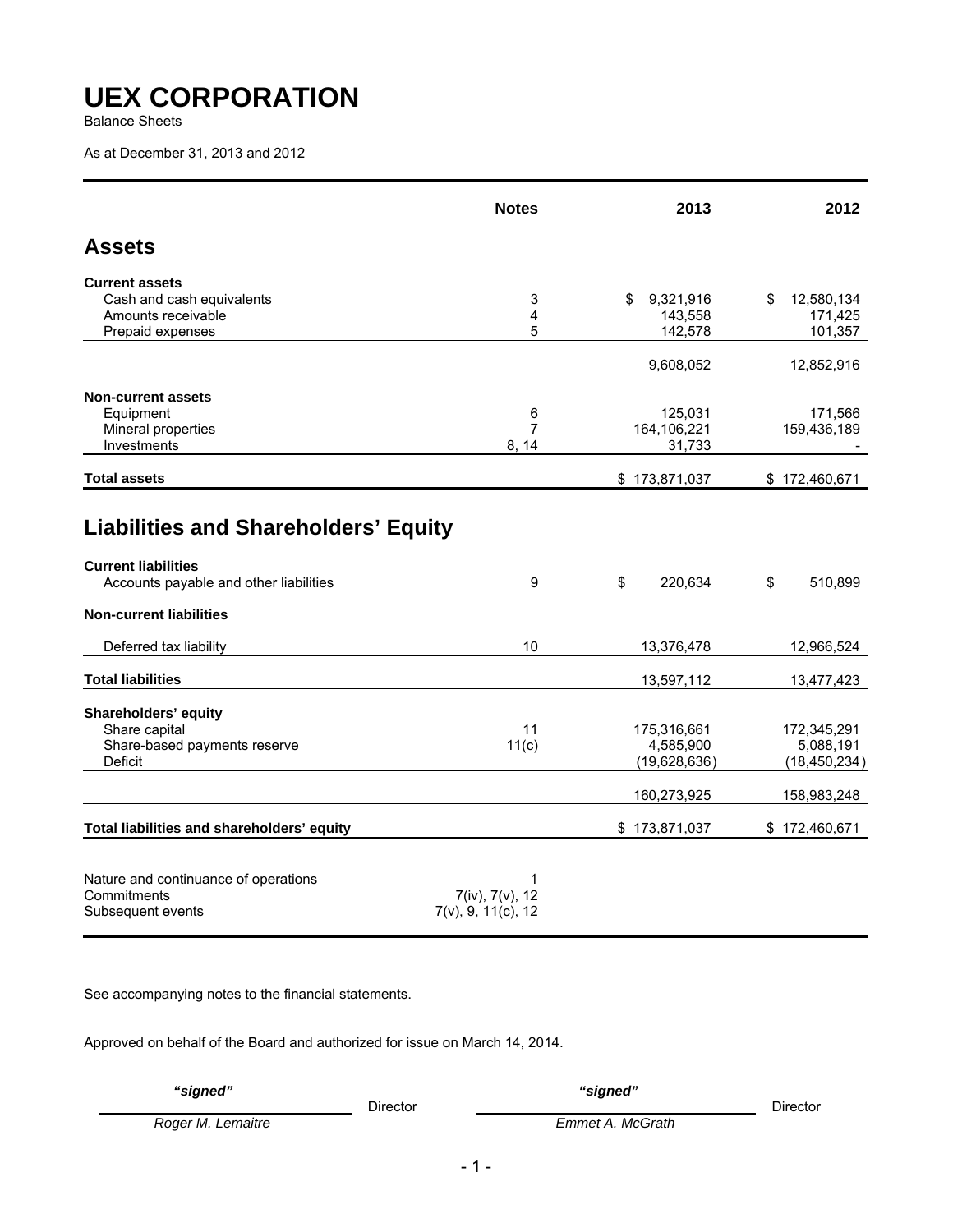Statements of Operations and Comprehensive Loss

Years ended December 31, 2013 and 2012

|                                                                    | <b>Notes</b> | 2013            | 2012           |
|--------------------------------------------------------------------|--------------|-----------------|----------------|
|                                                                    |              |                 |                |
| <b>Revenue</b>                                                     |              |                 |                |
| Interest income                                                    |              | \$<br>202,074   | \$<br>221,465  |
| <b>Expenses</b>                                                    |              |                 |                |
| Bank charges and interest                                          |              | 4,295           | 4,270          |
| Depreciation                                                       |              | 13,589          | 14,775         |
| Filing fees and stock exchange                                     |              | 123,015         | 124,474        |
| Legal and audit                                                    |              | 204,295         | 221,973        |
| Loss on disposal of equipment                                      |              | 2,105           |                |
| Maintenance                                                        |              | 1,250           | 17,078         |
| Office expenses                                                    | 16           | 330,021         | 214,791        |
| Rent                                                               |              | 116,042         | 111,145        |
| Salaries                                                           |              | 817,654         | 809,748        |
| Share-based compensation                                           | 11(c)        | 510,227         | 953,532        |
| Travel and promotion                                               |              | 112,089         | 165,782        |
| Unrealized loss on held-for-trading financial assets               | 7(v), 8, 14  | 4,198           |                |
| Write-down of mineral properties                                   | 7(iv)        |                 | 1,609,741      |
|                                                                    |              | 2,238,780       | 4,247,309      |
|                                                                    |              |                 |                |
| Loss before income taxes                                           |              | (2,036,706)     | (4,025,844)    |
| Deferred income tax recovery (expense)                             | 10           | (311, 296)      | 114,593        |
| Net loss and comprehensive loss for the year                       |              | $$$ (2,348,002) | \$ (3,911,251) |
|                                                                    |              |                 |                |
| Basic and diluted loss per share                                   |              | \$<br>(0.010)   | \$<br>(0.018)  |
|                                                                    |              |                 |                |
| Basic and diluted weighted-average number of shares<br>outstanding |              | 225, 142, 014   | 217,853,362    |

See accompanying notes to the financial statements.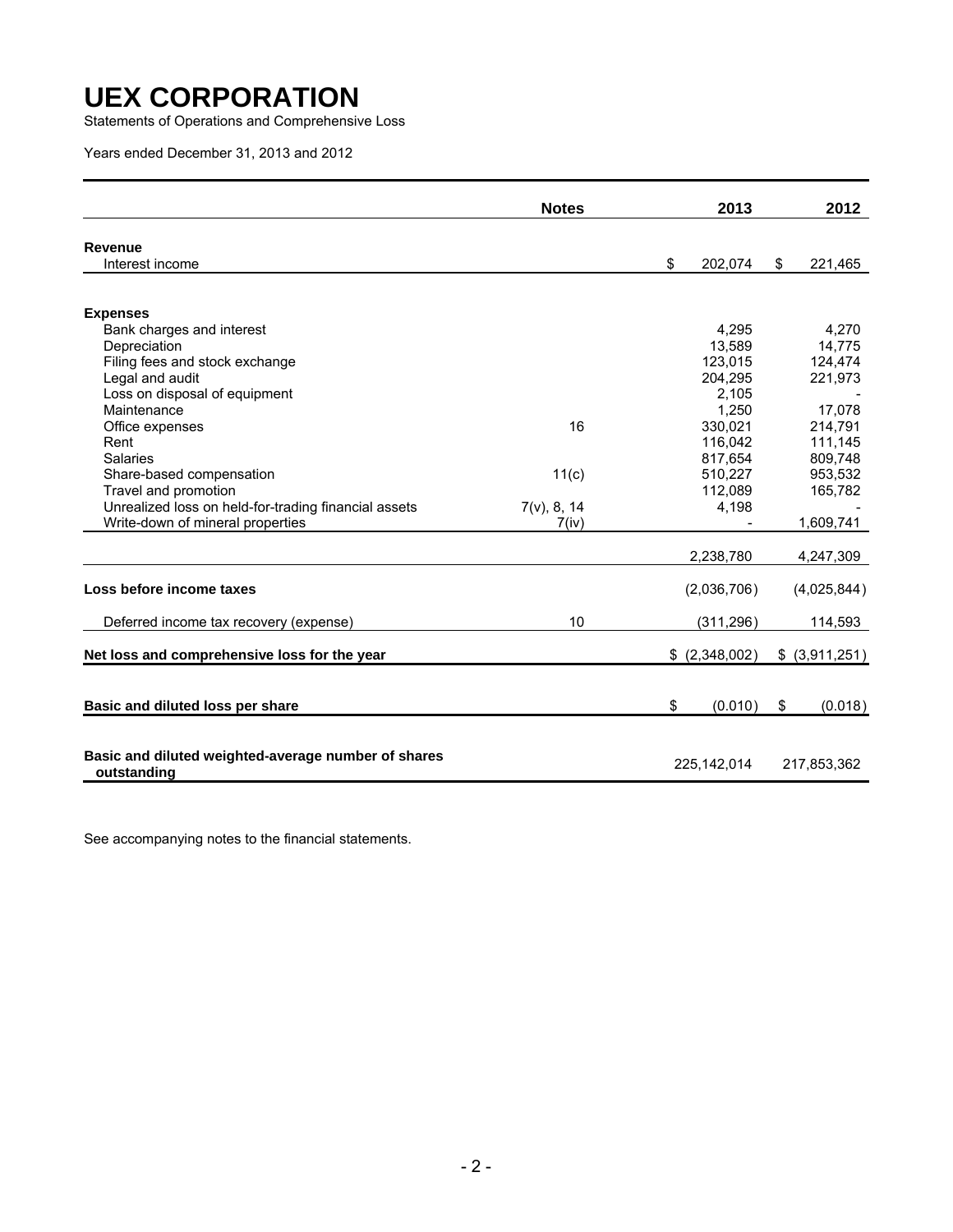Statements of Changes in Equity

Years ended December 31, 2013 and 2012

|                                                                                | <b>Number of</b><br>common<br>shares | <b>Share</b><br>capital | Share-based<br>payments<br>reserve | <b>Deficit</b>     | <b>Total</b>      |
|--------------------------------------------------------------------------------|--------------------------------------|-------------------------|------------------------------------|--------------------|-------------------|
| Balance, December 31, 2011                                                     | 203,067,652                          | \$157,826,395           | 8,008,322<br>\$                    | (18,805,478)<br>\$ | 147,029,239<br>S. |
| Net loss for the year                                                          |                                      |                         |                                    | (3,911,251)        | (3,911,251)       |
| Issued pursuant to private<br>placements                                       | 18,421,027                           | 15,166,176              |                                    |                    | 15,166,176        |
| Share issuance costs                                                           |                                      | (752, 677)              |                                    |                    | (752, 677)        |
| Value attributed to flow-through<br>premium on issuance                        |                                      | (97, 826)               |                                    |                    | (97, 826)         |
| Deferred income taxes on share<br>issuance costs                               |                                      | 203,223                 |                                    |                    | 203,223           |
| Share-based payment<br>transactions                                            |                                      |                         | 1,346,364                          |                    | 1,346,364         |
| Transfer to deficit on expiry and<br>cancellation of share purchase<br>options |                                      |                         | (4,266,495)                        | 4,266,495          |                   |
| Balance, December 31, 2012                                                     | 221,488,679                          | 172,345,291             | 5,088,191                          | (18, 450, 234)     | 158,983,248       |
| Net loss for the year                                                          |                                      |                         |                                    | (2,348,002)        | (2,348,002)       |
| Issued pursuant to private<br>placements                                       | 6,350,000                            | 3,175,000               |                                    |                    | 3,175,000         |
| Share issuance costs                                                           |                                      | (104, 972)              |                                    |                    | (104, 972)        |
| Value attributed to flow-through<br>premium on issuance                        |                                      | (127,000)               |                                    |                    | (127,000)         |
| Deferred income taxes on share<br>issuance costs                               |                                      | 28,342                  |                                    |                    | 28,342            |
| Share-based payment<br>transactions                                            |                                      |                         | 667,309                            |                    | 667,309           |
| Transfer to deficit on expiry and<br>cancellation of share purchase<br>options |                                      |                         | (1, 169, 600)                      | 1,169,600          |                   |
| Balance, December 31, 2013                                                     | 227,838,679                          | \$175,316,661           | \$<br>4,585,900                    | (19,628,636)<br>\$ | \$160,273,925     |

See accompanying notes to the financial statements.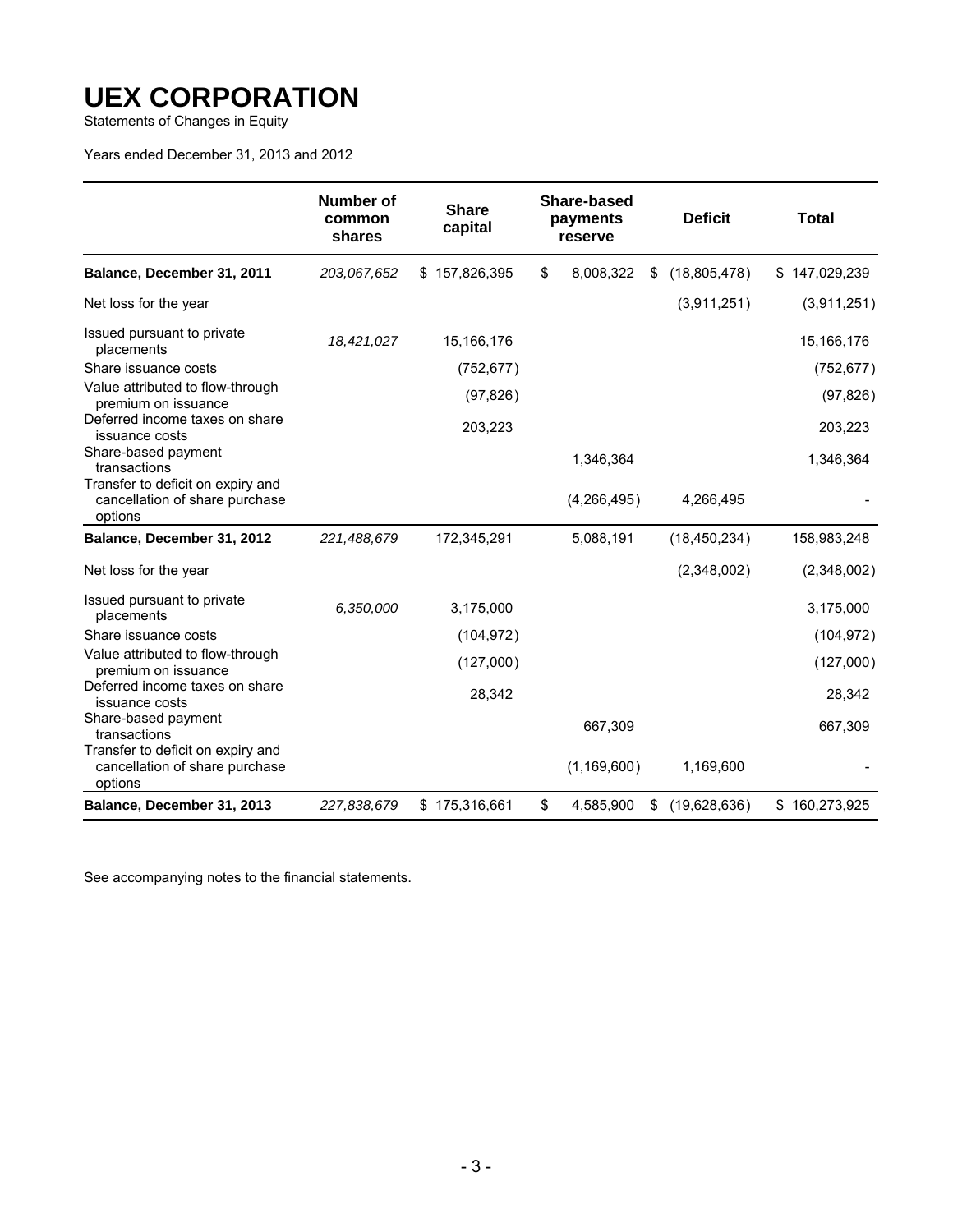Statements of Cash Flows

Years ended December 31, 2013 and 2012

|                                                                                                                                                                            | 2013                                     | 2012                                 |
|----------------------------------------------------------------------------------------------------------------------------------------------------------------------------|------------------------------------------|--------------------------------------|
| Cash provided by (used for):                                                                                                                                               |                                          |                                      |
| <b>Operating activities</b>                                                                                                                                                |                                          |                                      |
| Net loss for the year                                                                                                                                                      | (2,348,002)<br>S.                        | \$ (3,911,251)                       |
| Adjustments for:<br>Depreciation<br>Deferred income tax expense (recovery)<br>Interest income<br>Loss on disposal of equipment                                             | 13,589<br>311,296<br>(202, 074)<br>2,105 | 14,775<br>(114, 593)<br>(221, 465)   |
| Share-based compensation<br>Unrealized fair value loss on held-for-trading financial assets<br>Write-down of mineral property                                              | 510,227<br>4,198                         | 953,532<br>1,609,741                 |
| Changes in non-cash operating working capital<br>Amounts receivable<br>Prepaid expenses<br>Accounts payable and other liabilities                                          | 7,447<br>(41, 221)<br>74,547             | 1,502<br>(32, 522)<br>3,076          |
|                                                                                                                                                                            | (1,667,888)                              | (1,697,205)                          |
| <b>Investing activities</b><br>Interest received<br>Investment in exploration and evaluation assets<br>Purchase of equipment                                               | 191,018<br>(4,841,478)<br>(9,898)        | 146,240<br>(5,424,426)<br>(124, 634) |
|                                                                                                                                                                            | (4,660,358)                              | (5,402,820)                          |
| <b>Financing activities</b><br>Proceeds from common shares issued<br>Share issuance costs                                                                                  | 3,175,000<br>(104, 972)                  | 15,166,176<br>(752, 677)             |
|                                                                                                                                                                            | 3,070,028                                | 14,413,499                           |
| Increase (decrease) in cash and cash equivalents during the year                                                                                                           | (3,258,218)                              | 7,313,474                            |
| Cash and cash equivalents, beginning of year                                                                                                                               | 12,580,134                               | 5,266,660                            |
| Cash and cash equivalents, end of year                                                                                                                                     | 9,321,916<br>S.                          | \$12,580,134                         |
| <b>Supplementary information</b>                                                                                                                                           |                                          |                                      |
| Non-cash transactions<br>Increase (decrease) in accounts payable and other liabilities relating to mineral<br>property expenditures                                        | \$<br>(364, 812)                         | 43,422<br>\$                         |
| Increase in other liabilities due to flow-through premium                                                                                                                  | 127,000                                  | 97,826                               |
| Decrease in other liabilities due to extinguishment of flow-through premium on<br>renouncement                                                                             | (127,000)                                | (97, 826)                            |
| Decrease in amounts receivable relating to mineral property expenditures                                                                                                   | 31,476                                   | 35,643                               |
| Non-cash share-based compensation included in mineral property expenditures                                                                                                | 157,082                                  | 392,832                              |
| Fair value of shares and warrants received as partial consideration for mineral<br>property earn-in (reduction in carrying value of mineral properties)                    | (35, 931)                                |                                      |
| Depreciation included in mineral property expenditures                                                                                                                     | 40,739                                   | 38,481                               |
| Advance payment received in period<br>Prepayment received for Black Lake exploration, net of 2013 disbursements,<br>included in other liabilities (see Notes $7(v)$ and 9) | 79,006                                   |                                      |

See accompanying notes to the financial statements.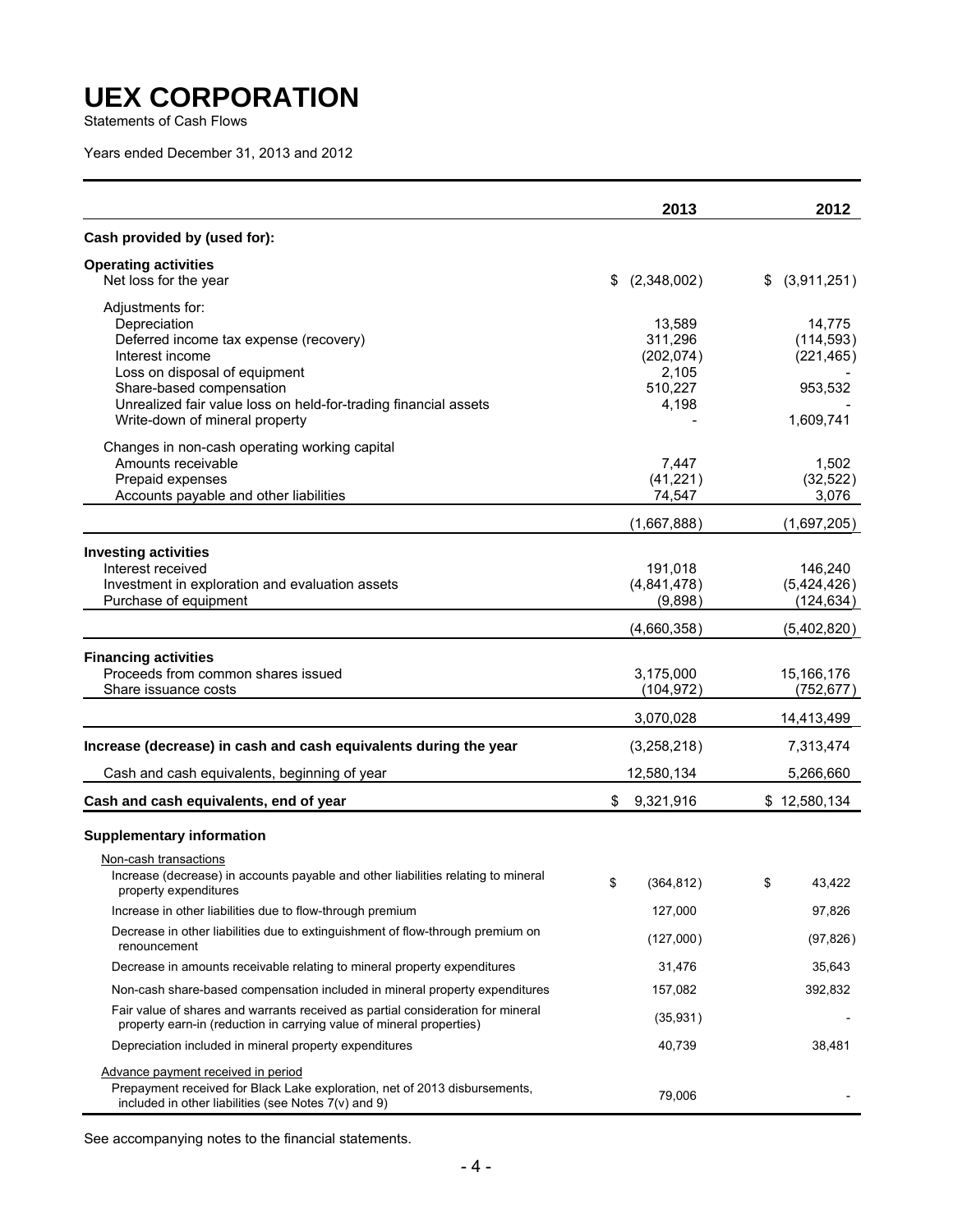Notes to the Financial Statements

For the years ended December 31, 2013 and 2012

#### **1. Nature and continuance of operations**

UEX Corporation (the "Company") was incorporated under the Canada Business Corporations Act on October 2, 2001. The Company entered into an agreement with Pioneer Metals Corporation ("Pioneer") and Cameco Corporation ("Cameco") to establish the Company as a public uranium exploration company. On July 17, 2002, under a plan of arrangement with Pioneer, Pioneer transferred to the Company its uranium exploration properties and all related assets, including the Riou Lake and Black Lake projects. On the same date, Cameco transferred its Hidden Bay uranium exploration property and certain related assets, in exchange for shares of the Company.

 The Company is currently engaged in the exploration and evaluation of its mineral properties located in the province of Saskatchewan. The Company's shares are listed on the Toronto Stock Exchange under the symbol UEX. The head office and principal address is located at 808 Nelson Street, Suite 1007, Vancouver, British Columbia, Canada V6Z 2H2. The Company's registered office is 595 Burrard Street, Suite 2600, Vancouver, British Columbia, Canada V7X 1L3.

The Company is exploring and evaluating its mineral properties and has not yet determined whether its mineral properties contain mineral resources that are economically recoverable. The recoverability of amounts shown for mineral properties is dependent upon the discovery of economically recoverable mineral resources, the ability of the Company to obtain the necessary financing to complete explorations and development and upon future profitable production or proceeds from the disposition of its mineral properties.

The Company performed an evaluation of impairment indicators under *IFRS 6(20)* for its exploration and evaluation assets (mineral properties) as at December 31, 2013 and has concluded that there are no indicators of impairment. However, as at December 31, 2013, the market capitalization of the Company was below the carrying value of its net assets which are primarily represented by mineral properties. Accordingly, the Company has also reviewed the value attributed per pound in the ground of  $U_3O_8$  in recent arms-length transactions for the acquisition of uranium resources defined by National Instrument 43-101. As a result of this review the Company has concluded that the Company's net assets are not impaired.

 The Company has sufficient financial resources for exploration, evaluation and administrative costs for at least twelve months from the end of the reporting period. The Company will require additional financing from time to time and, although it has been successful in the past, there is no assurance that it will be able to obtain adequate financing in the future or that such financing will be available on acceptable terms.

### **2. Basis of preparation and significant accounting policies**

(a) Statement of compliance

 These financial statements, including comparative figures have been prepared in accordance with International Financial Reporting Standards ("IFRS"), as issued by the International Accounting Standards Board ("IASB"). The accounting policies set out below have been applied consistently to all periods presented in these financial statements. The financial statements of UEX Corporation were reviewed by the Audit Committee and approved and authorized for issue by the Board of Directors on March 14, 2014.

### (b) Functional and presentation currency

These financial statements are presented in Canadian dollars, which is the functional currency of the Company. Transactions in currencies other than the entity's functional currency are recorded at the rate of exchange prevailing on the date of the transaction. Monetary assets and liabilities denominated in foreign currencies at the reporting date are retranslated to the functional currency at the exchange rate at that date.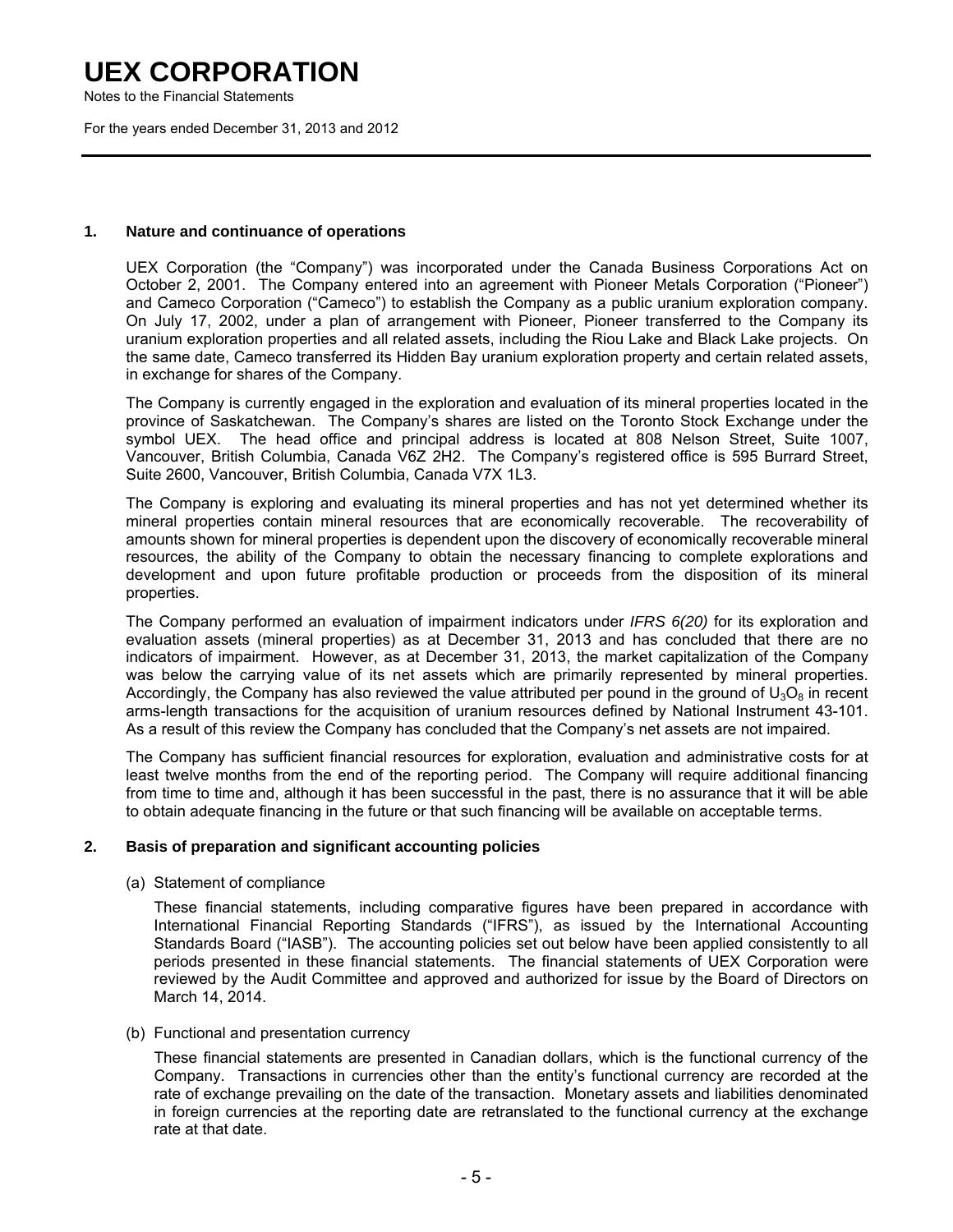Notes to the Financial Statements

For the years ended December 31, 2013 and 2012

### **2. Basis of preparation and significant accounting policies (continued)**

(c) Use of estimates and judgments

 The preparation of financial statements requires management to make accounting estimates and assumptions requiring judgment in applying the Company's accounting policies. These estimates and assumptions may affect the reported amounts of assets and liabilities and the disclosure of contingent assets and liabilities at the date of the financial statements and the reported amounts of revenue and expenses during the reporting period. Estimates and underlying assumptions are reviewed on an ongoing basis. Revisions to accounting estimates are recognized in the period in which the estimates are revised and in any future periods affected. Actual amounts may differ from such estimates. Information about judgment and estimates is contained in the notes to the financial statements, with the key areas summarized below.

 Significant areas requiring the use of critical judgments in applying accounting policies that have the most significant effect on the amounts recognized in the financial statements relate to:

- (i) Ongoing review for the support of the carrying value of mineral properties, including: consideration of ongoing and anticipated expenditures on the mineral properties; evaluation of the success of exploration to date and other general factors such as commodity prices and outlook; evaluation of UEX's market capitalization compared to the net assets of the Company (which are primarily mineral properties); and comparison to recent arm's length transactions for similar assets in order to evaluate the appropriateness of the carrying value presented in the financial statements (see Note 1 *Nature and continuance of operations*, Note 2(j) *Mineral properties* and Note 7 *Mineral properties*).
- (ii) Review of asset carrying values and impairment assessments for the Company considering whether circumstances have occurred which have impacted the estimated useful life of the assets such as damage or obsolescence, as well as the timing of impairments and the determination of recoverable amounts (see Note 2(i) *Equipment* and Note 6 *Equipment*).
- (iii) Determination of deferred income tax assets relating to management's assessment of the probability that future taxable profit will be available to utilize deferred tax assets (see Note 10 *Income taxes*).
- (iv) Evaluating company-specific facts and circumstances to determine whether accruals or recognition of liabilities may be required with respect to asset retirement obligations or other circumstances (see Note 2(k) *Provisions*).
- (v) Interpretation of new accounting guidelines and assessing their potential impact on the Company's financial statements requires judgment with respect to company-specific facts and circumstances.

 Significant areas requiring assumptions and estimation that have a significant risk of resulting in a material adjustment within the next financial year relate to:

- (i) Estimates and/or assumptions used in determining the fair value of non-cash share-based compensation, including Black-Scholes inputs such as the expected forfeiture rate and the expected life of share-purchase options (see Note 11(c) *Share-based compensation*).
- (ii) Assumptions used to estimate the useful lives of property, plant and equipment for determining appropriate depreciation rates (see Note 2(i) *Equipment* and Note 6 *Equipment*).
- (iii) Estimates that would be used, should the recording of a rehabilitation provision or asset retirement obligation be required in the financial statements in the future. Estimates would relate to the expected inflation rate, estimated mine life and the discount rates applied (see Note 2(k) *Provisions*).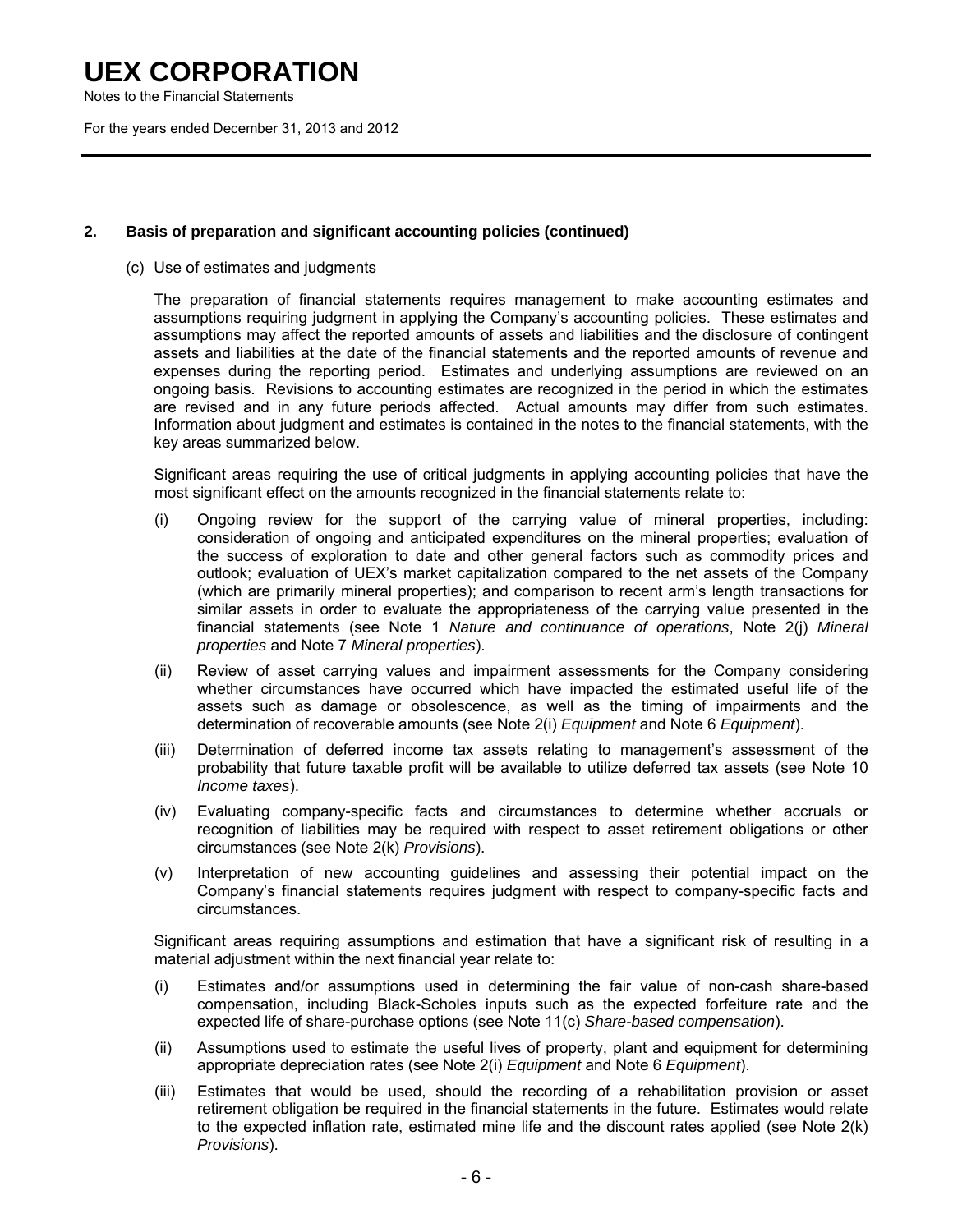Notes to the Financial Statements

For the years ended December 31, 2013 and 2012

### **2. Basis of preparation and significant accounting policies (continued)**

#### (d) Joint arrangements

Joint arrangements are arrangements of which the Company has joint control, established by contracts requiring unanimous consent for decisions about the activities that significantly affect the arrangements' returns. They are classified and accounted for as follows:

- (i) *Joint operation* when the Company has rights to the assets, and obligations for the liabilities, relating to an arrangement, it accounts for each of its assets, liabilities and transactions, including its share of those held or incurred jointly, in relation to the joint operation.
- (ii) *Joint venture* when the Company has rights only to the net assets of the arrangement, it accounts for its interest using the equity method.

 The Company has an interest in several joint operations relating to the exploration and evaluation of various properties in the western and northern Athabasca Basin. The financial statements include the Company's proportionate share of the joint operations' assets, liabilities, revenue and expenses with items of a similar nature on a line-by-line basis from the date that the joint arrangement commences until the date that the joint arrangement ceases. These interests are governed by contractual arrangements but have not been organized into separate legal entities or vehicles.

The Company does not have any joint arrangements that are classified as joint ventures.

(e) Cash and cash equivalents

 Cash and cash equivalents consist of cash on hand, deposits in banks and highly liquid investments with an original maturity of three months or less.

(f) Financial assets

The Company classifies its financial assets in the following categories:

- (i) Financial assets at fair value through profit or loss ("FVTPL");
- (ii) Held-to-maturity investments;
- (iii) Available-for-sale financial assets; and
- (iv) Loans and receivables.

 The classification depends on the purpose for which the financial assets were acquired. Management determines the classification of financial assets at initial recognition.

#### *Financial assets at FVTPL*

 Financial assets are classified as FVTPL when the financial asset is held for trading or is designated as FVTPL. A financial asset is classified as held for trading when it is purchased and incurred with the intention of generating profits in the near term, part of an indentified portfolio of financial instruments that the Company manages and has an actual pattern of short-term profit-taking; or a derivative that is not designated as a hedging instrument.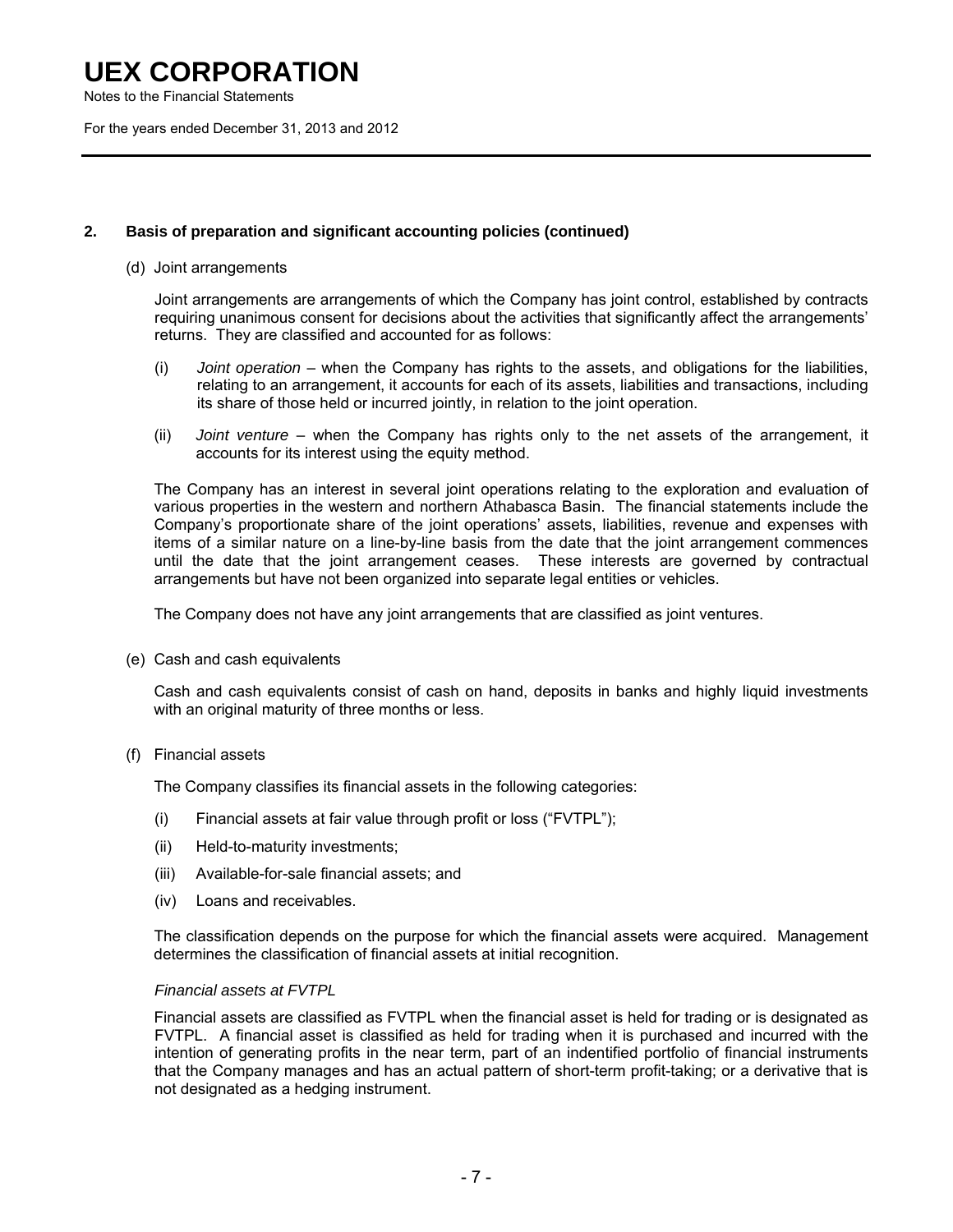Notes to the Financial Statements

For the years ended December 31, 2013 and 2012

### **2. Basis of preparation and significant accounting policies (continued)**

### (f) Financial assets (continued)

### *Financial assets at FVTPL (continued)*

Financial assets classified as FVTPL are stated at fair value with any resultant gain or loss recognized in profit or loss. The net gain or loss recognized incorporates any dividend or interest earned on the financial asset. Financial assets at FVTPL include warrants (classified as held-for-trading) which are presented as non-current assets unless management intends to dispose of these assets within 12 months of the end of the reporting period.

#### *Held-to-maturity investments*

 Investments are measured at amortized cost using the effective interest rate method. Transaction costs are added and amortized to the statement of operations over the life of the financial instrument on an effective yield basis. The Company does not have any assets classified as held-to-maturity investments.

#### *Available-for-sale financial assets ("AFS")*

 Short-term investments are classified as available-for-sale and are carried at fair value (where determinable based on market prices of actively traded securities) with changes in fair value recorded in profit and loss. Management assesses the carrying value of AFS financial assets each period and any impairment charges are recognized in profit or loss. When financial assets classified as availablefor-sale are sold, the accumulated fair value adjustments recognized in other comprehensive income are included in profit and loss. AFS assets are included in non-current assets unless the investment matures or management intends to dispose of it within 12 months of the end of the reporting period. The Company's AFS assets include marketable securities that are not held for the purpose of trading.

#### *Loans and receivables*

 Loans and receivables are financial assets with fixed or determinable payments that are not quoted in an active market. Such assets are classified as current or non-current assets based on their maturity date and are measured initially at fair value and subsequently at amortized cost using the effective interest rate method. The Company has cash and cash equivalents, as well as trade and other amounts receivable classified as loans and receivables.

#### *De-recognition of financial assets*

 A financial asset is de-recognized when the contractual right to the asset's cash flows expires or if the Company transfers the financial asset and substantially all risks and rewards of ownership to another entity.

### *Impairment of financial assets*

 Financial assets, other than those at FVTPL, are assessed for indicators of impairment at each period end. Financial assets are impaired when there is objective evidence that, as a result of one or more events that occurred after the initial recognition of the financial asset, the estimated future cash flows of the investment have been impacted.

#### (g) Financial liabilities

.

 Financial liabilities are classified as either financial liabilities at fair value through profit or loss ("FVTPL") or financial liabilities at amortized cost.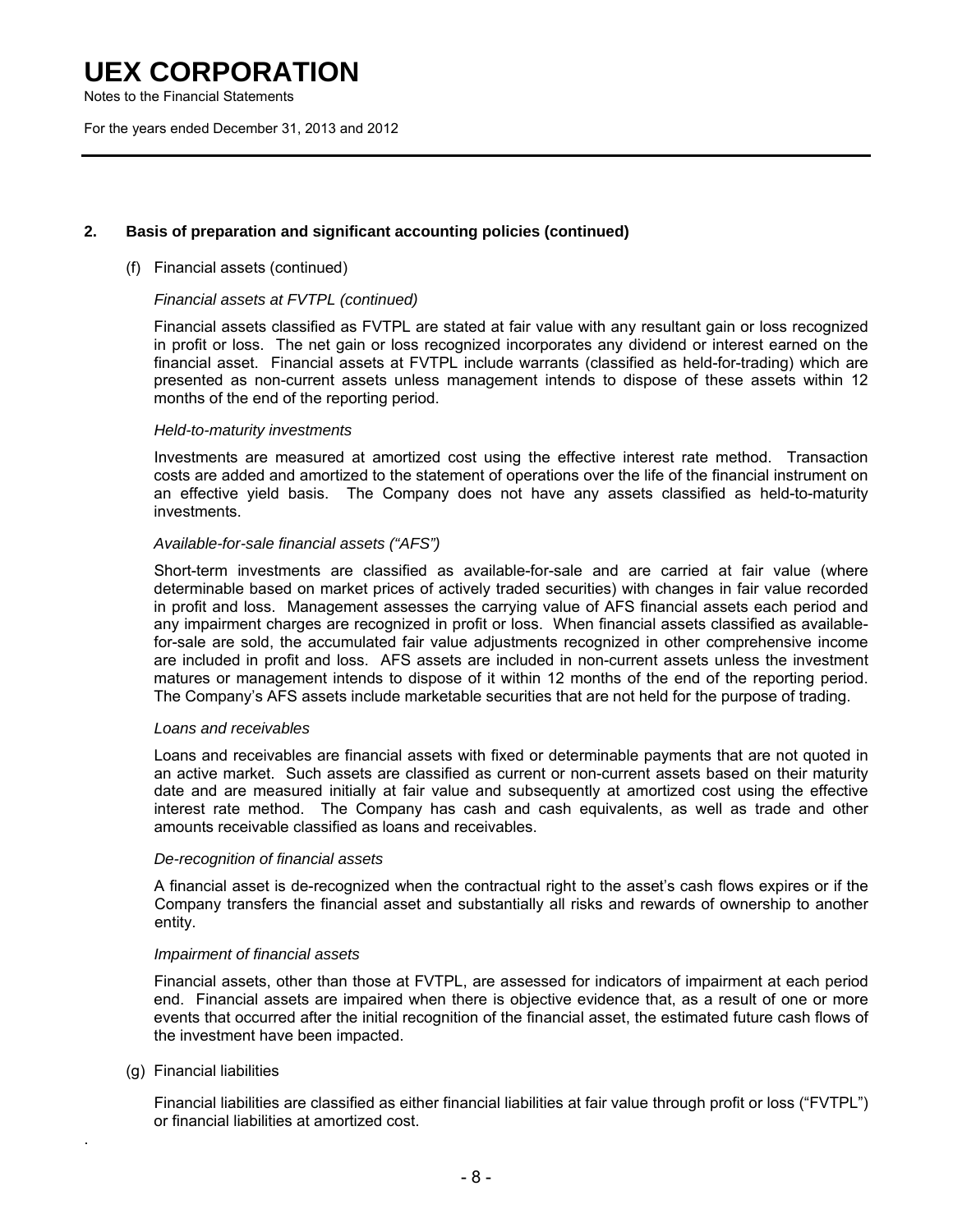Notes to the Financial Statements

For the years ended December 31, 2013 and 2012

### **2. Basis of preparation and significant accounting policies (continued)**

#### (g) Financial liabilities (continued)

#### *Financial liabilities*

Financial liabilities at amortized cost are initially measured at fair value, net of transaction costs incurred and subsequently measured at amortized cost. Any difference between the amounts originally received, net of transaction costs, and the redemption value is recognized in profit or loss over the period to maturity using the effective interest method.

Financial liabilities are classified as current or non-current based on their maturity dates. The Company has classified accounts payable and other liabilities as other financial liabilities.

#### *De-recognition of financial liabilities*

The Company de-recognizes financial liabilities when, and only when, the Company's obligations are discharged, cancelled or they expire.

(h) Impairment of non-financial assets

 Non-financial assets are evaluated at least annually by management for indicators that carrying value is impaired and may not be recoverable. When indicators of impairment are present, the recoverable amount of an asset is evaluated at the level of a cash generating unit ("CGU"), the smallest identifiable group of assets that generates cash inflows that are largely independent of the cash inflows from other assets or groups of assets. The recoverable amount of a CGU is the greater of the CGU's fair value less costs to sell and its value in use. An impairment loss is recognized in profit or loss to the extent the carrying amount exceeds the recoverable amount.

(i) Equipment

Equipment is stated at cost less accumulated depreciation and accumulated impairment losses. Cost comprises the fair value of consideration given to acquire or construct an asset and includes the direct charges associated with bringing the asset to the location and condition necessary for putting it into use, along with the future cost of dismantling and removing the asset.

 When parts of an item of equipment have different useful lives, they are accounted for as separate items (major components) of equipment. The costs of the day-to-day servicing of equipment are recognized in profit or loss as incurred.

#### *Depreciation*

 Depreciation is based on the cost of an asset less its residual value. Depreciation is provided over the expected useful lives of the assets, using the following rates:

| <b>Asset</b>                 | <b>Basis</b>      | Rate                                   |
|------------------------------|-------------------|----------------------------------------|
| Exploration camp             | Declining balance | $5\% - 30\%$                           |
| <b>Exploration equipment</b> | Declining balance | 30%                                    |
| Computer equipment           | Declining balance | 30% - 100%                             |
| Office furniture             | Declining balance | <b>20%</b>                             |
| Leasehold improvements       | Straight line     | Lesser of term of lease or useful life |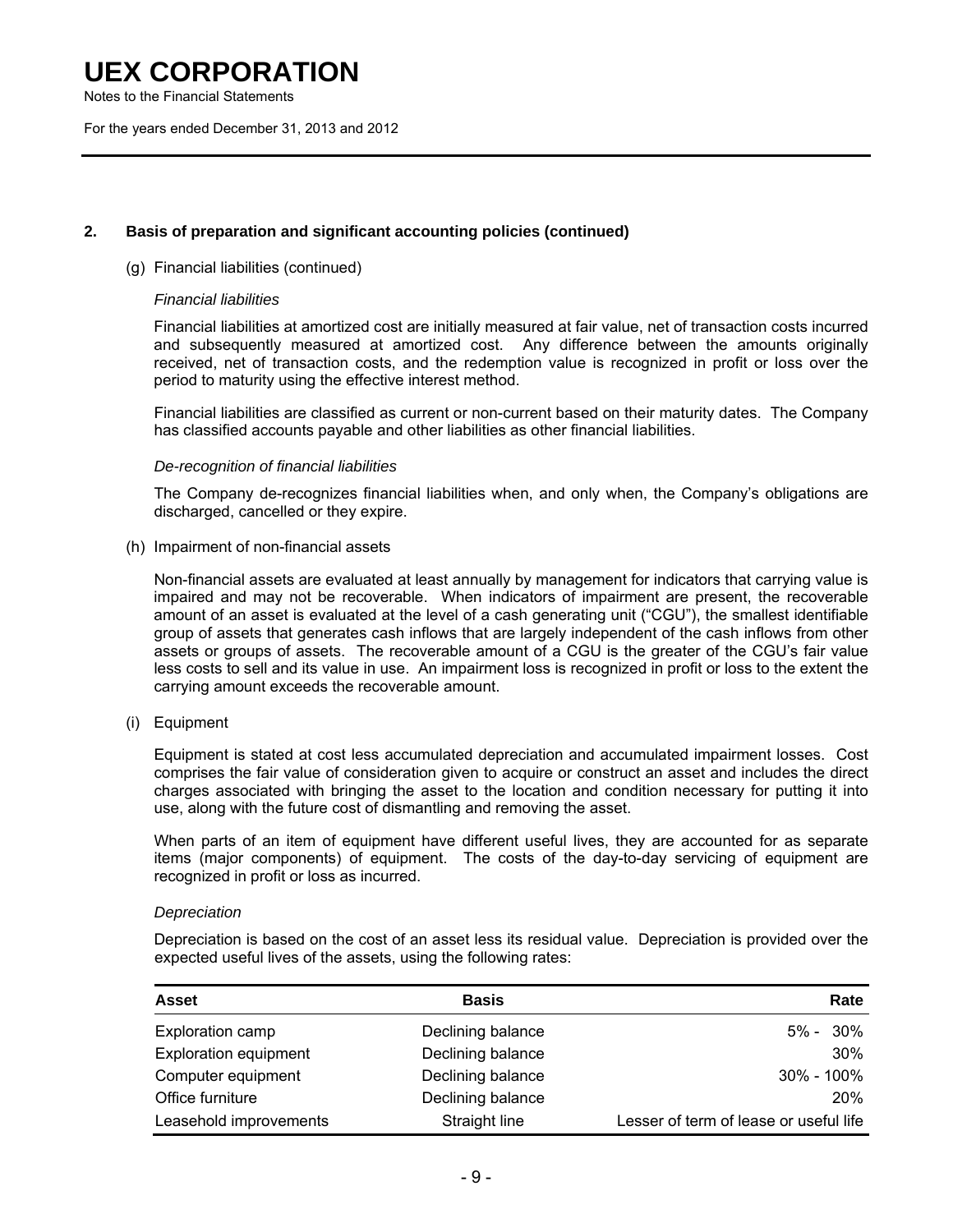Notes to the Financial Statements

For the years ended December 31, 2013 and 2012

### **2. Basis of preparation and significant accounting policies (continued)**

### (i) Equipment (continued)

### *Depreciation (continued)*

 Depreciation methods and expected useful lives are reviewed at each reporting date and adjusted as required. Commencing on January 1, 2014 the Company began depreciating all assets on a straightline basis over their useful lives. In the current and comparative periods, certain asset categories identified above were depreciated on a declining-balance basis, which may result in an overestimation of their useful lives by not fully depreciating the assets, which can trigger a loss on disposal. Given the low value of the fixed assets that the Company holds, this change in useful life estimate does not have a material impact on the financial results of the Company.

| <b>Asset</b>                 | <b>Basis</b>  | <b>Useful Life</b>                  |
|------------------------------|---------------|-------------------------------------|
| Exploration camp             | Straight line | 5 - 20 years                        |
| <b>Exploration equipment</b> | Straight line | $3 - 5$ years                       |
| Computer equipment           | Straight line | 1 - $5$ years                       |
| Office furniture             | Straight line | $3 - 5$ years                       |
| Leasehold improvements       | Straight line | Lesser of term of lease or 10 years |

### (j) Mineral properties

### *Exploration and evaluation assets*

 All acquisition, exploration and development costs are capitalized until such time as the project to which they relate is put into commercial production, sold, abandoned or the recovery of costs is determined to be unlikely. Upon reaching commercial production, these capitalized costs are amortized over the estimated reserves on a unit-of-production basis. For properties which do not yet have proven reserves, the amounts shown represent costs to date and are not intended to represent present or future values. The underlying value of all properties is dependent on the existence and economic recovery of mineral resources in the future which includes acquiring the necessary permits and approvals. Management has not identified any exploration and evaluation assets to be classified as an intangible asset. Expenditures incurred before the Company has obtained the legal rights to explore a specific area are expensed as incurred.

 The recovery of amounts shown for exploration and evaluation assets is dependent upon the discovery of economically recoverable resources, the ability of the Company to obtain financing to complete exploration and development of the properties, and on future profitable production or proceeds of disposition. The Company recognizes in income costs recovered on mineral properties when amounts received or receivable are in excess of the carrying amount. Upon transfer of exploration and evaluation assets into development properties, all subsequent expenditures on the exploration, construction, installation or completion of infrastructure facilities are capitalized within development properties.

All capitalized exploration and evaluation assets are monitored for indications of impairment. Where a potential impairment is indicated, assessments are performed for each area of interest. To the extent that the exploration expenditures are not expected to be recovered, this amount is recorded as a write-down of interest in mineral properties in the statement of operations and comprehensive loss in the period.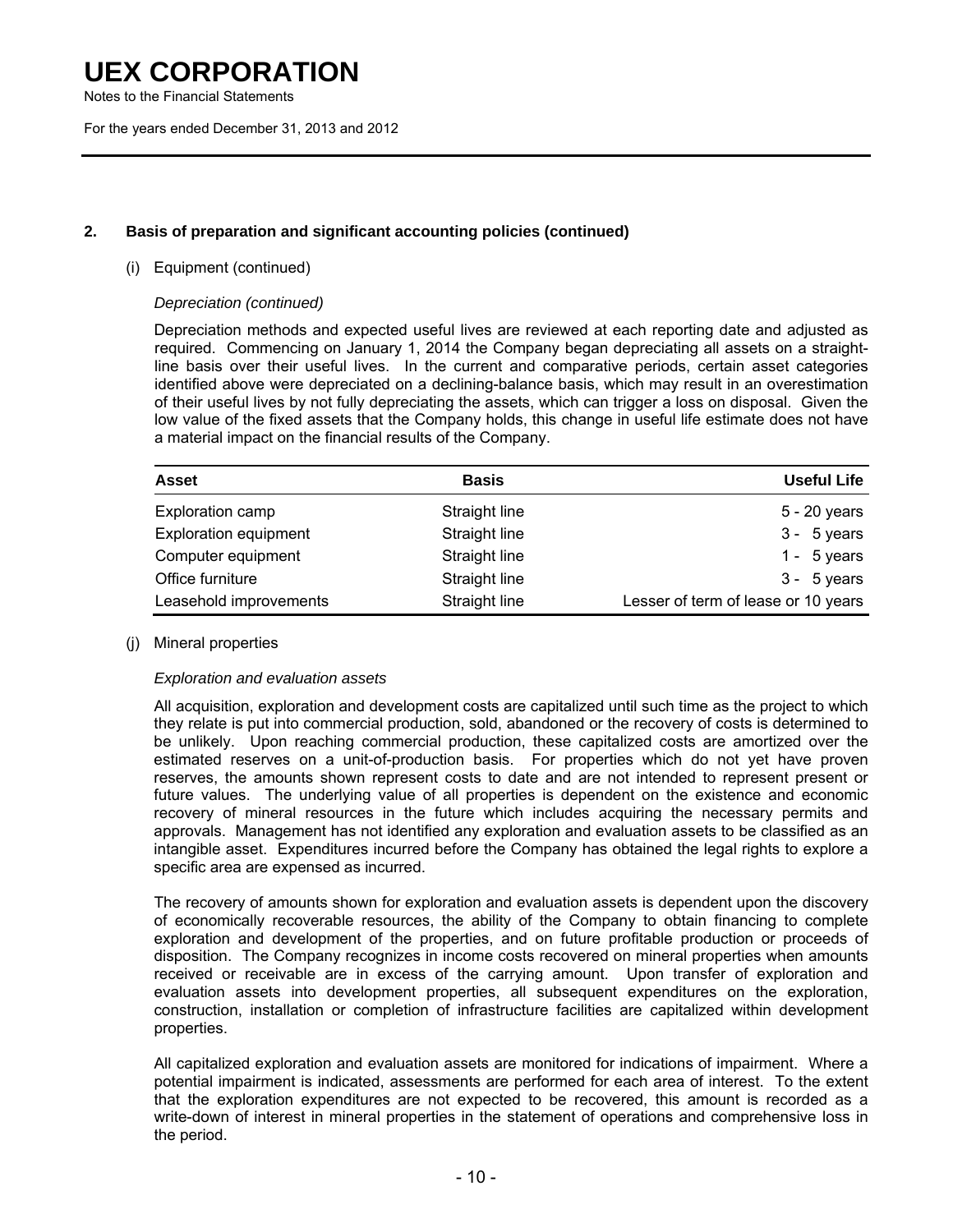Notes to the Financial Statements

For the years ended December 31, 2013 and 2012

### **2. Basis of preparation and significant accounting policies (continued)**

### (j) Mineral properties (continued)

#### *Development properties*

 When mineral reserves have been determined and the decision to proceed with development has been approved, exploration and evaluation assets are tested for impairment then reclassified as a component of property, plant and equipment. The expenditures related to development and construction are capitalized as construction-in-progress. Costs associated with the commissioning of new assets incurred in the period before they are operating in the manner intended by management, are capitalized. Development expenditures are net of the proceeds of the sale of metals from ore extracted during the development phase. Interest on borrowings related to the construction and development of assets are capitalized as pre-production stripping costs and classified as a component of property, plant and equipment.

#### *Reserve estimates*

 The Company estimates its reserves and mineral resources based on information compiled by Qualified Persons as defined in accordance with Canadian Securities Administrators National Instrument 43-101 (Standards for Disclosure of Mineral Projects). Reserves are used when performing impairment assessments on the Company's mineral properties once they have moved from Exploration and Evaluation to Development. There are numerous uncertainties inherent in the estimation of mineral reserves, and assumptions that are valid at the time of estimation may change significantly when new information becomes available. Changes in the forecasted prices of commodities, exchange rates, production costs or recovery rates may change the economic status of reserves and may, ultimately, result in the reserves being revised.

(k) Provisions

#### *General*

 Provisions are recorded when a present legal or constructive obligation exists as a result of past events where it is probable that an outflow of resources embodying economic benefits will be required to settle the obligation and a reliable estimate of the amount of the obligation can be made. The expense relating to any provision is presented in profit or loss net of any reimbursement.

### *Environmental rehabilitation provision*

 The Company recognizes the fair value of a liability for environmental rehabilitation in the period in which the Company is legally or constructively required to remediate, if a reasonable estimate of fair value can be made, based on an estimated future cash settlement of the environmental rehabilitation obligation, discounted at a pre-tax rate that reflects the current market assessments of the time value of money and the risks specific to the obligation. The environmental rehabilitation obligation is capitalized as part of the carrying amount of the associated long-lived asset and a liability is recorded. The environmental rehabilitation cost is amortized on the same basis as the related asset. The liability is adjusted for the accretion of the discounted obligation and any changes in the amount or timing of the underlying future cash flows. Significant judgments and estimates are involved in forming expectations of the amounts and timing of environmental rehabilitation cash flows. The Company has assessed each of its mineral projects and determined that no material environmental rehabilitations exist as the disturbance to date is minimal.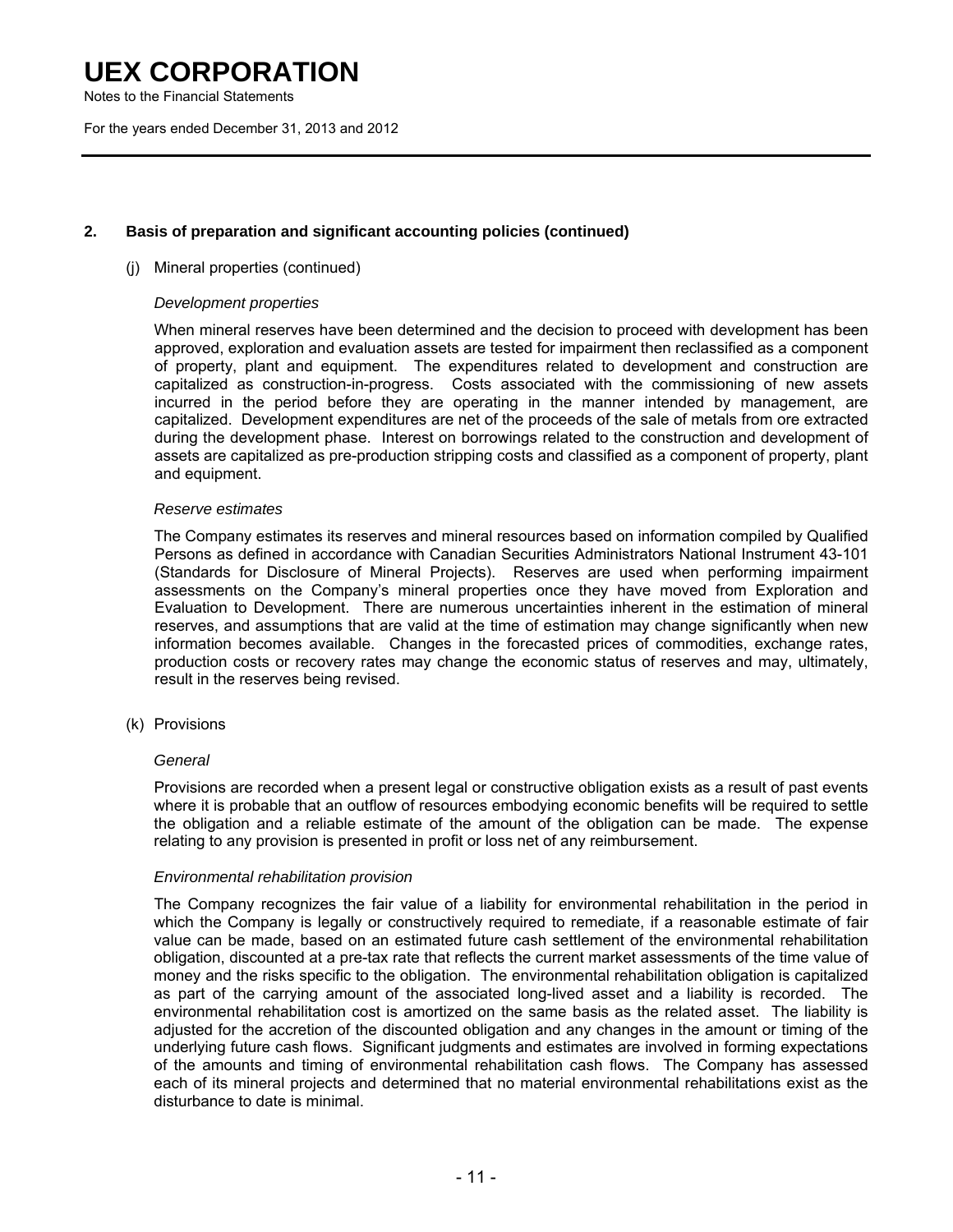Notes to the Financial Statements

For the years ended December 31, 2013 and 2012

### **2. Basis of preparation and significant accounting policies (continued)**

#### (l) Income taxes

 The Company uses the balance sheet method of accounting for income taxes. Under the balance sheet method, deferred tax assets and liabilities are recognized for the future tax consequences attributable to differences between the financial statement carrying amounts of existing assets and liabilities and their respective tax bases. Deferred tax assets and liabilities are measured using substantively enacted tax rates expected to apply to taxable income in the years in which those temporary differences are expected to be recovered or settled. Deferred tax assets also result from unused loss carry-forwards, resource-related income tax pools and timing differences for other deductions. A deferred tax asset is recognized for unused tax losses, tax credits and deductible temporary differences to the extent that it is probable that future taxable profits will be available against which they can be utilized. Deferred tax assets are reviewed at each reporting date and are reduced to the extent that it is no longer probable that the related tax benefit will be realized.

(m) Flow-through shares

 Under Canadian income tax legislation, a company is permitted to issue shares whereby the company agrees to incur qualifying expenditures and renounce the related income tax deductions to the investors. To account for flow-through shares, the Company allocates total proceeds from the issuance of flow-through shares between the offering of shares and the sale of tax benefits.

 The total amount allocated to the offering of shares is based on the quoted price of the underlying shares. The remaining amount which is allocated to the sale of tax benefits is recorded as a liability and is reversed when the tax benefits are renounced. The difference between the amount originally recorded as a liability and the estimated income tax benefits on date of renouncement is recognized as a gain or loss in earnings. The tax effect of the renunciation is recorded at the time the Company makes the renunciation, which may differ from the effective date of renunciation. If the flow-through shares are not issued at a premium, a liability is not established and on renunciation the full value of the tax assets renounced is recorded as a deferred tax expense.

(n) Share capital

 Common shares are classified as equity. The Company records proceeds from share issuances net of direct issue costs and any tax effects. Common shares issued for consideration, other than cash, are valued at the quoted market price on the date the shares are issued.

#### (o) Share-based payments

 The Company has a share option plan which is described in Note 11(c). The fair value of all share-based awards is estimated using the Black-Scholes option-pricing model at the grant date and amortized over the vesting periods. An individual is classified as an employee when the individual is an employee for legal or tax purposes (direct employee) or provides services similar to those performed by a direct employee, including directors of the Company. Share-based payments to non-employees are measured at the fair value of the goods or services received or the fair value of the equity instruments issued if it is determined the fair value of the goods or services cannot be reliably measured and are recorded at the date the goods or services are received. The amount recognized as an expense is adjusted to reflect the number of awards expected to vest.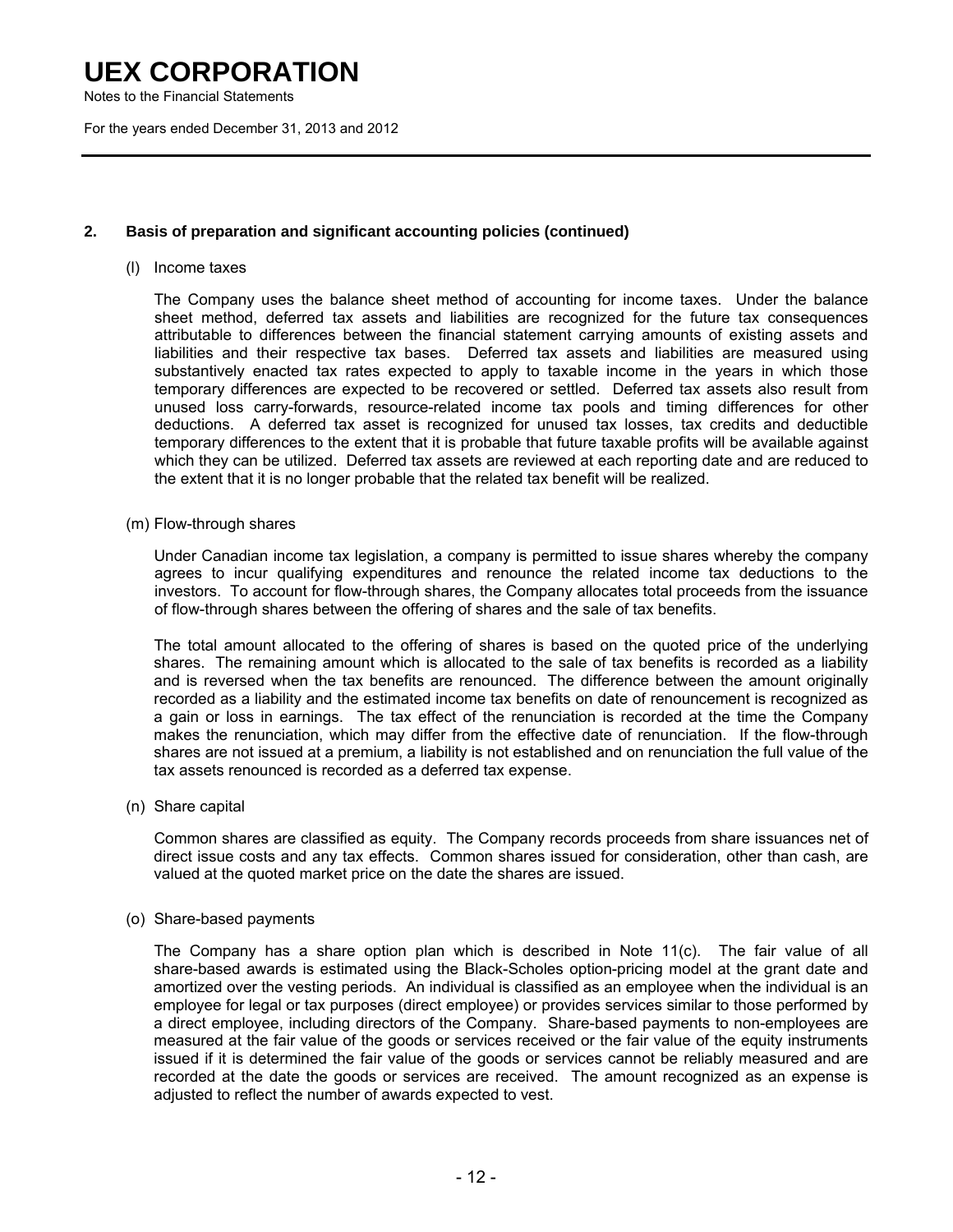Notes to the Financial Statements

For the years ended December 31, 2013 and 2012

### **2. Basis of preparation and significant accounting policies (continued)**

(o) Share-based payments (continued)

 None of the Company's awards call for settlement in cash or other assets. Upon the exercise of the share purchase options, consideration paid together with the amount previously recognized in contributed surplus is recorded as an increase in share capital. The offset to the recorded cost is to share-based payments reserve. Consideration received on the exercise of share purchase options is recorded as share capital and the related share-based payments reserve is transferred to share capital. Charges for share purchase options that are forfeited before vesting are reversed from share-based payments reserve. For those share purchase options that expire or are forfeited after vesting, the amount previously recorded in share-based payments reserve is transferred to deficit.

(p) Earnings (loss) per share

 Basic earnings (loss) per share is calculated using the weighted-average number of common shares outstanding and earnings (loss) available to shareholders. For all periods presented, earnings (loss) available to shareholders equals reported earnings (loss). The treasury share method is used to calculate diluted earnings per share. Under the treasury share method, the weighted-average number of common shares outstanding for the calculation of diluted loss per share assumes that the proceeds received on exercise of diluted share purchase options are used to repurchase outstanding shares at average market prices during the period.

(q) Recent accounting announcements

The following new or amended standards have been adopted in these financial statements for the period beginning January 1, 2013.

(i) IFRS 7 – *Financial Instruments: Disclosures*: Amendments – Offsetting Financial Assets and Financial Liabilities

The amendments to IFRS 7 require entities to disclose information about rights of offset and related arrangements for financial instruments under an enforceable master netting agreement or similar agreement. The application of these amendments did not have an impact on these financial statements.

(ii) IFRS 13 – *Fair Value Measurement*

The adoption of IFRS 13 by the Company has had no material impact on the financial results of the Company. The adoption of IFRS 13 did, however, result in some additional fair value disclosures including the valuation inputs and techniques used in determining fair value.

 The International Accounting Standards Board has issued IFRS 9 *Financial Instruments* ("IFRS 9") to replace IAS 39 *Financial Instruments*, which is intended to reduce the complexity in the measurement and classification of financial instruments. The current version of IFRS 9 does not include a mandatory effective date but is available for early adoption. An effective date will be determined when all phases of the update to IFRS 9 are completed. The Company does not expect IFRS 9 to have a material impact on the financial statements. The classification and measurement of the Company's financial assets is not expected to change under IFRS 9 because of the nature of the Company's operations and the types of financial assets that it holds.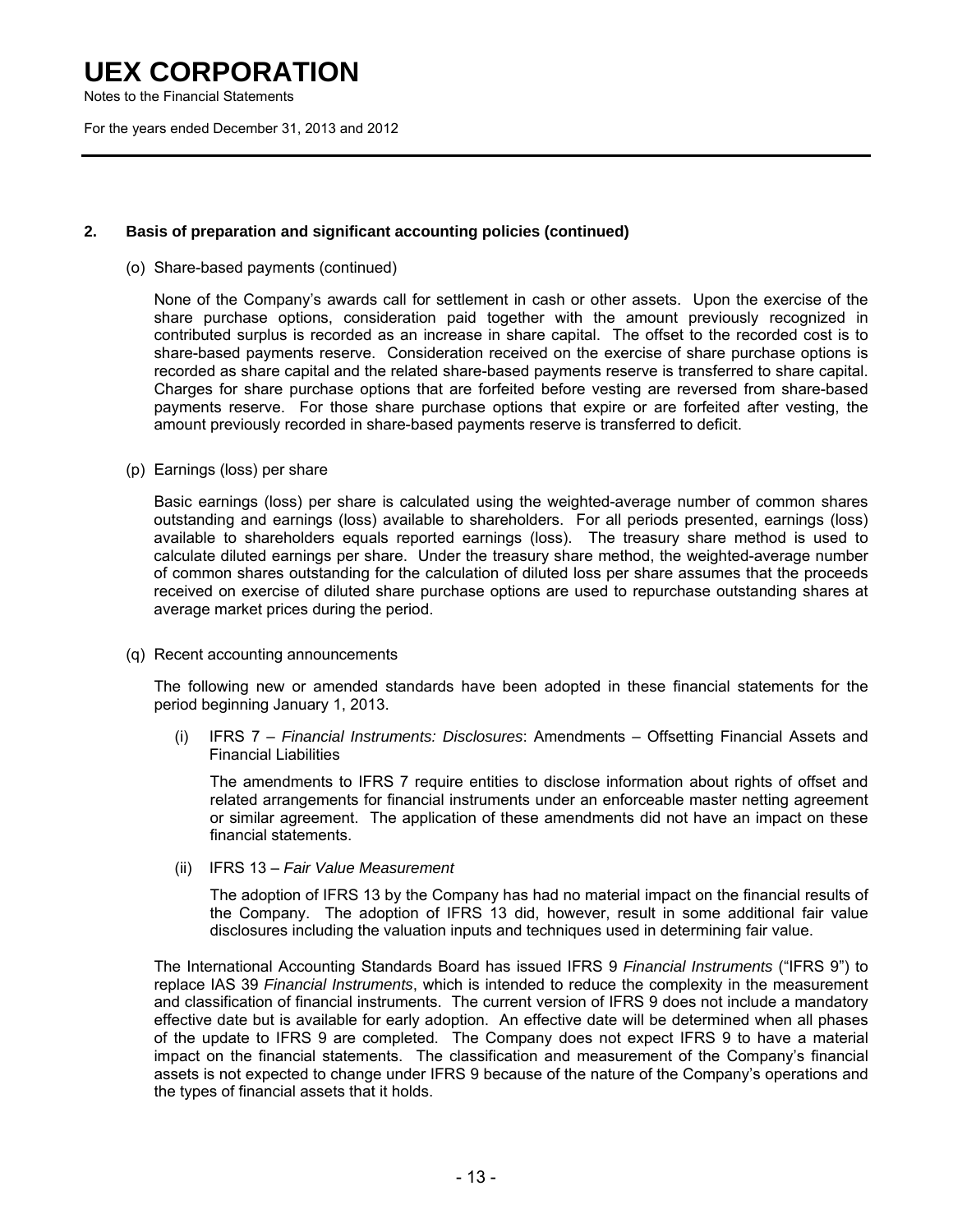Notes to the Financial Statements

For the years ended December 31, 2013 and 2012

### **3. Cash and cash equivalents**

|                     | December 31 | 2013      |   | December 31<br>2012 |
|---------------------|-------------|-----------|---|---------------------|
| Cash                | S           | 429.610   | S | 310,019             |
| Short-term deposits |             | 8,892,306 |   | 12,270,115          |
|                     | SS.         | 9,321,916 |   | \$12,580,134        |

### **4. Amounts receivable**

|                     | December 31 | 2013    | December 31<br>2012 |
|---------------------|-------------|---------|---------------------|
| Interest receivable |             | 130.942 | 119,885<br>\$       |
| Other receivables   |             | 12.616  | 51,540              |
|                     | S           | 143.558 | 171.425             |

 Interest receivable reflects interest earned on short-term deposits. Other receivables include \$12,186 of Goods and Services Tax (GST) receivable as at December 31, 2013 (\$51,540 of Harmonized Sales Tax (HST) receivable as at December 31, 2012).

### **5. Prepaid expenses**

|                        |    | December 31<br>2013 |    | December 31<br>2012 |
|------------------------|----|---------------------|----|---------------------|
| Advances to vendors    | \$ | 16,357              | \$ | 36,244              |
| Mineral claim deposits |    | 43.344              |    | 4,596               |
| Prepaid expenses       |    | 82,877              |    | 60,517              |
|                        | S  | 142.578             | S  | 101,357             |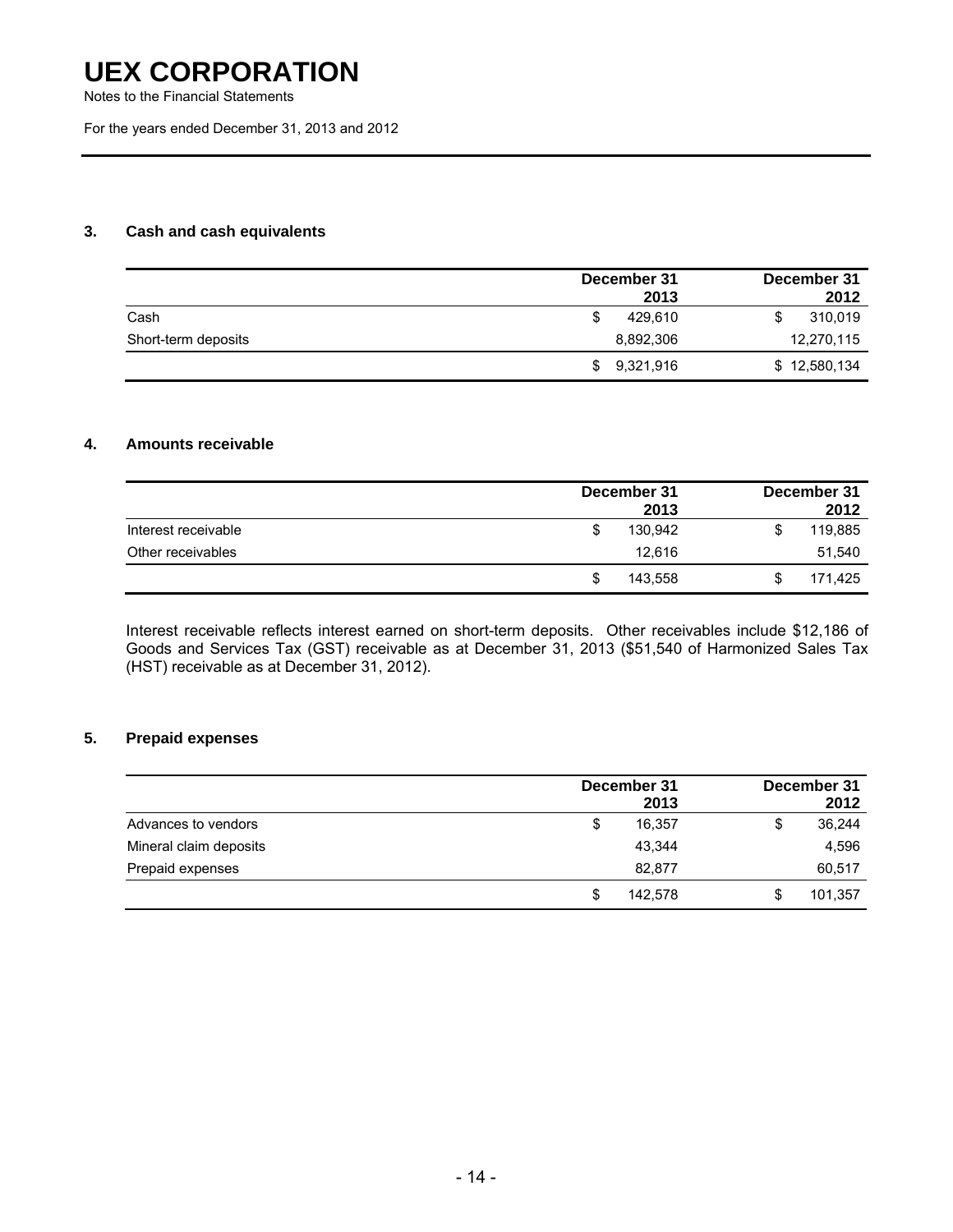Notes to the Financial Statements

For the years ended December 31, 2013 and 2012

### **6. Equipment**

|                                            | <b>Exploration</b><br>camp | <b>Exploration</b><br>equipment |     | Computing<br>equipment | <b>Furniture</b><br>and<br>fixtures |     | <b>Total</b> |
|--------------------------------------------|----------------------------|---------------------------------|-----|------------------------|-------------------------------------|-----|--------------|
| Cost                                       |                            |                                 |     |                        |                                     |     |              |
| Balance at December 31, 2011               | \$                         | \$<br>312.625                   | \$. | 239,770                | \$<br>17.891                        | S.  | 570,286      |
| Additions                                  | 99,327                     | 759                             |     | 18,281                 | 6,267                               |     | 124,634      |
| Balance at December 31, 2012               | 99,327                     | 313,384                         |     | 258,051                | 24,158                              |     | 694,920      |
| Additions                                  |                            |                                 |     | 5,036                  | 4.862                               |     | 9,898        |
| Disposals                                  |                            |                                 |     | (25, 203)              |                                     |     | (25, 203)    |
| Balance at December 31, 2013               | \$<br>99,327               | \$<br>313,384                   | \$  | 237,884                | \$<br>29,020                        | \$  | 679,615      |
| Accumulated depreciation and<br>impairment |                            |                                 |     |                        |                                     |     |              |
| Balance at December 31, 2011               | \$                         | \$<br>265.011                   | \$  | 197,201                | \$<br>7.886                         | \$  | 470,098      |
| Depreciation charge for the year           | 14.899                     | 14.399                          |     | 21,331                 | 2,627                               |     | 53,256       |
| Balance at December 31, 2012               | 14,899                     | 279,410                         |     | 218,532                | 10,513                              |     | 523,354      |
| Depreciation charge for the year           | 25,328                     | 10,192                          |     | 14,937                 | 3,871                               |     | 54,328       |
| <b>Disposals</b>                           |                            |                                 |     | (23,098)               |                                     |     | (23,098)     |
| Balance at December 31, 2013               | \$<br>40,227               | \$<br>289,602                   | \$  | 210,371                | \$<br>14,384                        | S.  | 554,584      |
| Net book value                             |                            |                                 |     |                        |                                     |     |              |
| Balance at December 31, 2011               | \$                         | \$<br>47,614                    | \$  | 42,569                 | \$<br>10,005                        | \$  | 100,188      |
| Balance at December 31, 2012               | \$<br>84,428               | \$<br>33,974                    | \$  | 39,519                 | \$<br>13,645                        | \$  | 171,566      |
| Balance at December 31, 2013               | \$<br>59,100               | \$<br>23,782                    | \$  | 27,513                 | \$<br>14,636                        | \$. | 125,031      |

### **7. Mineral properties**

Exploration and evaluation assets

|                                         | <b>Hidden Bay</b>        | <b>Riou Lake</b>         | Western<br>Athabasca | <b>Black Lake</b> | <b>Beatty River</b>      | Total         |
|-----------------------------------------|--------------------------|--------------------------|----------------------|-------------------|--------------------------|---------------|
|                                         | (i)                      | (ii)                     | (iv)                 | (v)               | (vi)                     |               |
| <b>Balance at December 31, 2011</b>     | \$72,668,796             | \$10,385,783             | \$56,011,738         | \$15,188,721      | 856,088<br>S             | \$155,111,126 |
| Additions                               | 2,694,429                | 40,154                   | 3.146.304            | 44.055            | 9,862                    | 5,934,804     |
| Impairment charge for the period        |                          | $\overline{\phantom{a}}$ | (1,609,741)          |                   | $\overline{\phantom{a}}$ | (1,609,741)   |
| Balance at December 31, 2012            | 75,363,225               | 10.425.937               | 57,548,301           | 15.232.776        | 865,950                  | 159,436,189   |
| Additions                               | 860.244                  | $\overline{\phantom{a}}$ | 3,808,943            | 33.335            | 3.441                    | 4,705,963     |
| Fair value consideration (Note $7(v)$ ) | $\overline{\phantom{a}}$ |                          |                      | (35,931)          |                          | (35, 931)     |
| Balance at December 31, 2013            | \$76,223,469             | \$10,425,937             | \$61,357,244         | \$15,230,180      | 869.391<br>\$            | \$164,106,221 |

The Company's mineral property interests include both 100%-owned projects as well as joint operations in which the Company has less than 100% ownership. The joint operations are governed by contractual arrangements but have not been organized into separate legal entities or vehicles.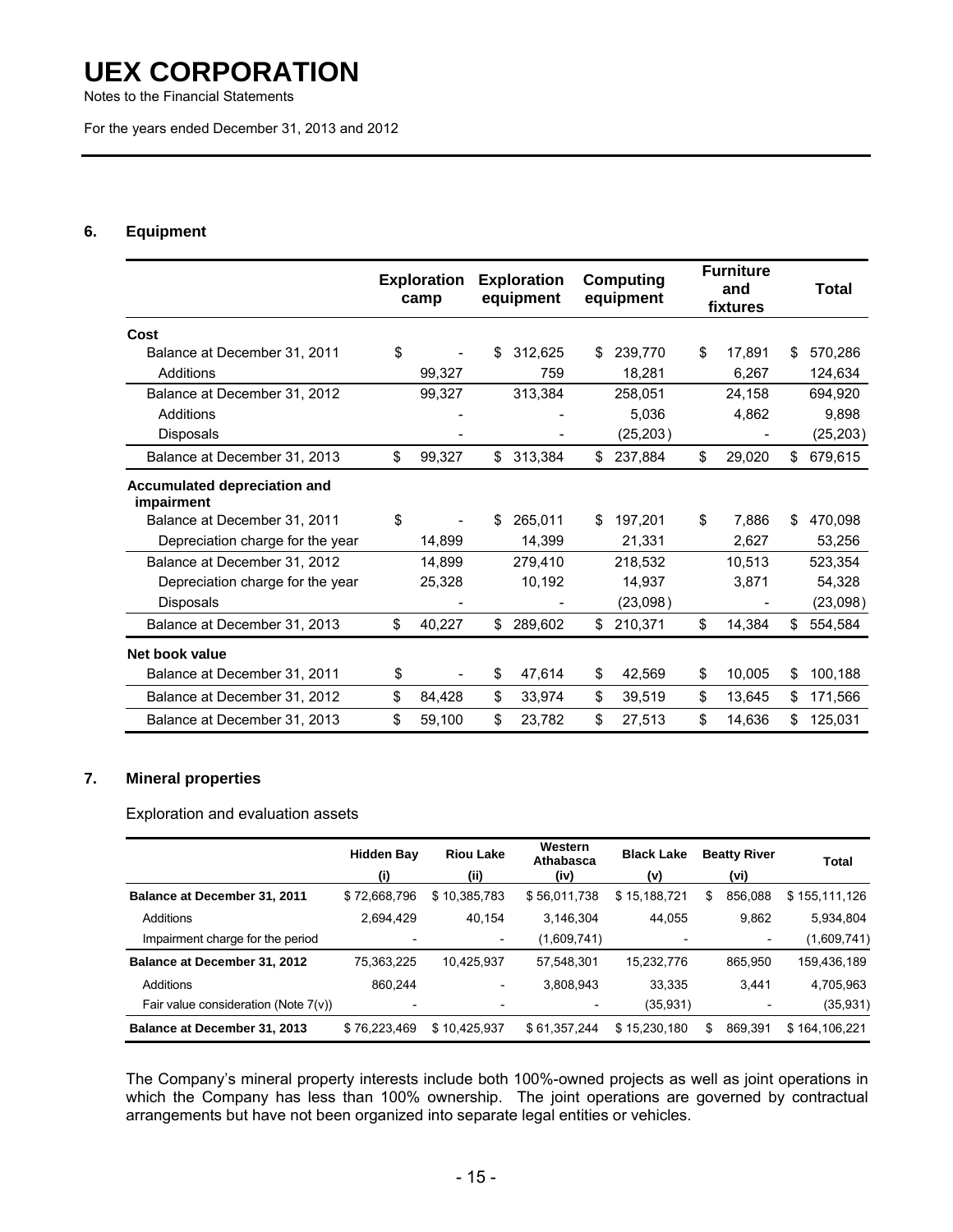Notes to the Financial Statements

For the years ended December 31, 2013 and 2012

### **7. Mineral properties (continued)**

#### Exploration and evaluation assets (continued)

The joint arrangements that the Company is party to in some cases entitle the Company to a right of first refusal on the projects should one of the partners choose to sell their interest. The joint arrangements are governed by a management committee which sets the annual exploration budgets for these projects. Should the Company be unable to, or choose not to, fund its required contributions as outlined in the agreement, there is a risk that the Company's ownership interest could be diluted. As a result of decisions to fund exploration programs for the joint arrangements, the Company may choose to complete further equity issuances or fund these amounts through the Company's general working capital.

#### *100%-owned projects*

(i) Hidden Bay Project

 The Company's 100%-owned Hidden Bay Project, including the Horseshoe, Raven and West Bear deposits, is located in the eastern Athabasca Basin of northern Saskatchewan, Canada. In 2013, total exploration and evaluation expenditures of \$860,244 at Hidden Bay included evaluation expenditures of \$702,379 (2012 - \$1,299,781) primarily relating to component technical studies. Total evaluation costs of \$7,292,299 are included in the \$76,223,469 balance as at December 31, 2013 (December 31, 2012 - \$6,589,920) representing costs associated with the continuing evaluation of and advancement of Hidden Bay, and include the West Bear Preliminary Feasibility Study (February 24, 2010) the Hidden Bay Preliminary Assessment Technical Report (February 23, 2011) and various component technical studies.

(ii) Riou Lake Project

 The Company holds a 100% interest in the Riou Lake Project located in the northern Athabasca Basin.

(iii) Northern Athabasca Projects

 The Company holds a 100% interest in the Northern Athabasca Projects located in the northern Athabasca Basin. The Company wrote off the deferred mineral property costs associated with its Northern Athabasca Projects in 2010 due to a lack of ongoing exploration activity. UEX continues to maintain mineral claims comprising the Jacques Point, Butler Lake, Munroe Lake and Fond du Lac projects.

### *Joint operations*

(iv) Western Athabasca Projects

 The Western Athabasca Projects (the "Projects"), located in the western Athabasca Basin, which include the Kianna, Anne, Colette and 58B deposits located at the Shea Creek Project, are eight joint ventures with the Company holding an approximate 49.1% interest and AREVA Resources Canada Inc. ("AREVA") holding an approximate 50.9% interest as at December 31, 2013 and the Company holding a 49.0% interest and AREVA holding a 51.0% interest as at December 31, 2012. The Company is in the process of negotiating joint-venture agreements with AREVA. As at December 31, 2013, total exploration and evaluation assets to date for Western Athabasca include evaluation expenditures of \$7,370,026 (December 31, 2012 - \$7,370,026).

The Kianna, Anne, Colette and 58B deposits are subject to a royalty of US\$0.212 per pound of  $U_3O_8$ sold to a maximum royalty of US\$10,000,000.

 In November 2013, a budget for 2014 of \$2.0 million, of which UEX is responsible for funding approximately \$982,000, was approved.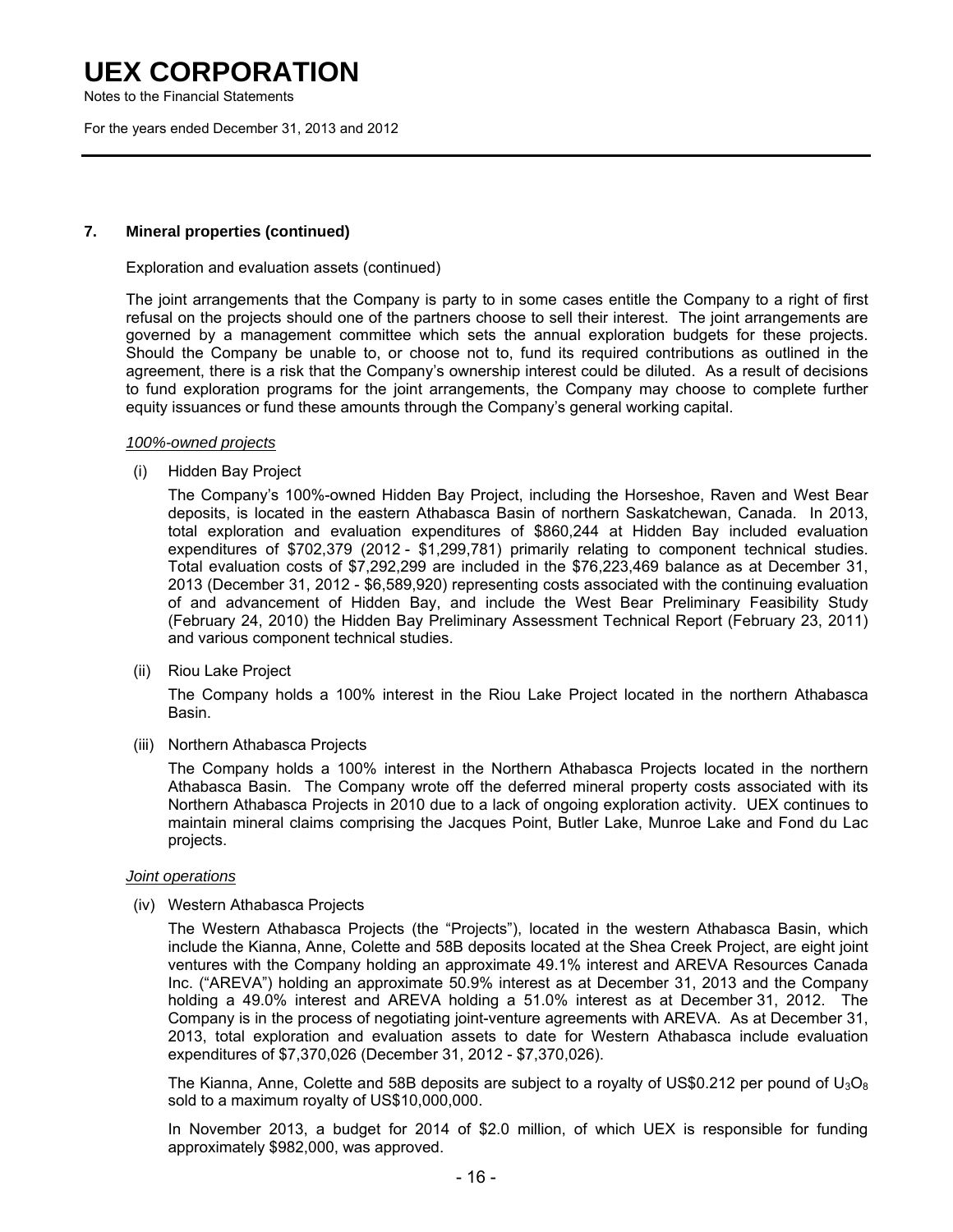Notes to the Financial Statements

For the years ended December 31, 2013 and 2012

### **7. Mineral properties (continued)**

Exploration and evaluation assets (continued)

#### *Joint operations (continued)*

(iv) Western Athabasca Projects (continued)

 On April 10, 2013 an agreement was signed with AREVA which grants UEX the option to increase its ownership interest in the Western Athabasca Projects, which includes the Shea Creek Project, by 0.9% to a maximum interest of 49.9% by spending \$18.0 million on exploration over the six-year period ending December 31, 2018. UEX is under no obligation to propose a budget in any year of the agreement. The ownership interest for the Projects shall be increased at the end of the year by the proportional amount of the additional exploration expenditures incurred in the year which are in addition to the budget amounts proposed by AREVA. UEX may propose an additional exploration budget of up to \$4.0 million in any single year without the prior approval of AREVA, who remains the project operator. During 2013, UEX expended \$1,944,020 under this option agreement which increased its interest in the eight joint ventures by approximately 0.1%.

UEX and AREVA agreed to combine the Shea Creek Project and the contiguous Douglas River Project as the known mineralization at the northern boundary of Shea Creek extends into the Douglas River property. The combined projects are now referred to as the Shea Creek Project.

 In 2012, a decision was made to allow seven James Creek mineral claims to lapse in 2013 and not to propose future exploration budgets at that time. As a result of these events, the Company wrote off \$1,609,741 of deferred exploration and evaluation assets in the 2012 fiscal year.

(v) Black Lake Project

 The Black Lake Project ("Black Lake"), located in the northern Athabasca Basin, is a joint venture with the Company holding an 89.99% interest and AREVA holding a 10.01% interest as at December 31, 2013, and the Company holding an 89.97% interest and AREVA holding a 10.03% interest as at December 31, 2012.

 On December 24, 2013, the Company placed a cash deposit of \$43,344 with the Saskatchewan Ministry of the Economy to maintain a mineral claim for Black Lake that would have otherwise lapsed in January 2014. This cash deposit maintains the claim in good standing for a period of one year to January 2015 and is refundable to the Company upon completion of exploration work equal to the amount of the deposit plus the annual work assessment required to maintain the claim.

 In early 2013, UEX signed an agreement with Uracan Resources Ltd. ("Uracan") whereby Uracan can earn a 60% interest in Black Lake.

 Uracan must fund a total of \$10.0 million of project expenditures over 10 years to earn their 60% interest in Black Lake from UEX, with no partial earn-in permitted. Uracan has committed to spend \$2.0 million on project expenditures by December 31, 2014, with a firm commitment to fund \$1.5 million even if a decision is made by Uracan not to proceed with the earn-in or the agreement is otherwise terminated. Should the agreement be terminated prior to \$1.5 million in project costs having been funded by Uracan, any shortfall is payable directly to UEX. During the remainder of the option period, minimum expenditures of \$1.0 million per year are to be funded by Uracan. UEX remains the project operator until such time as Uracan has earned its 60% interest in Black Lake and is entitled to a 10% management fee under the Black Lake joint venture agreement. Uracan issued 300,000 shares and 150,000 share purchase warrants to UEX. The warrants are exercisable for three years at a price of \$0.15 for each warrant. Uracan has also granted to UEX a 1% NSR royalty from their ownership interest and upon UEX receiving a total of \$10.0 million in royalty payments, the NSR royalty will terminate.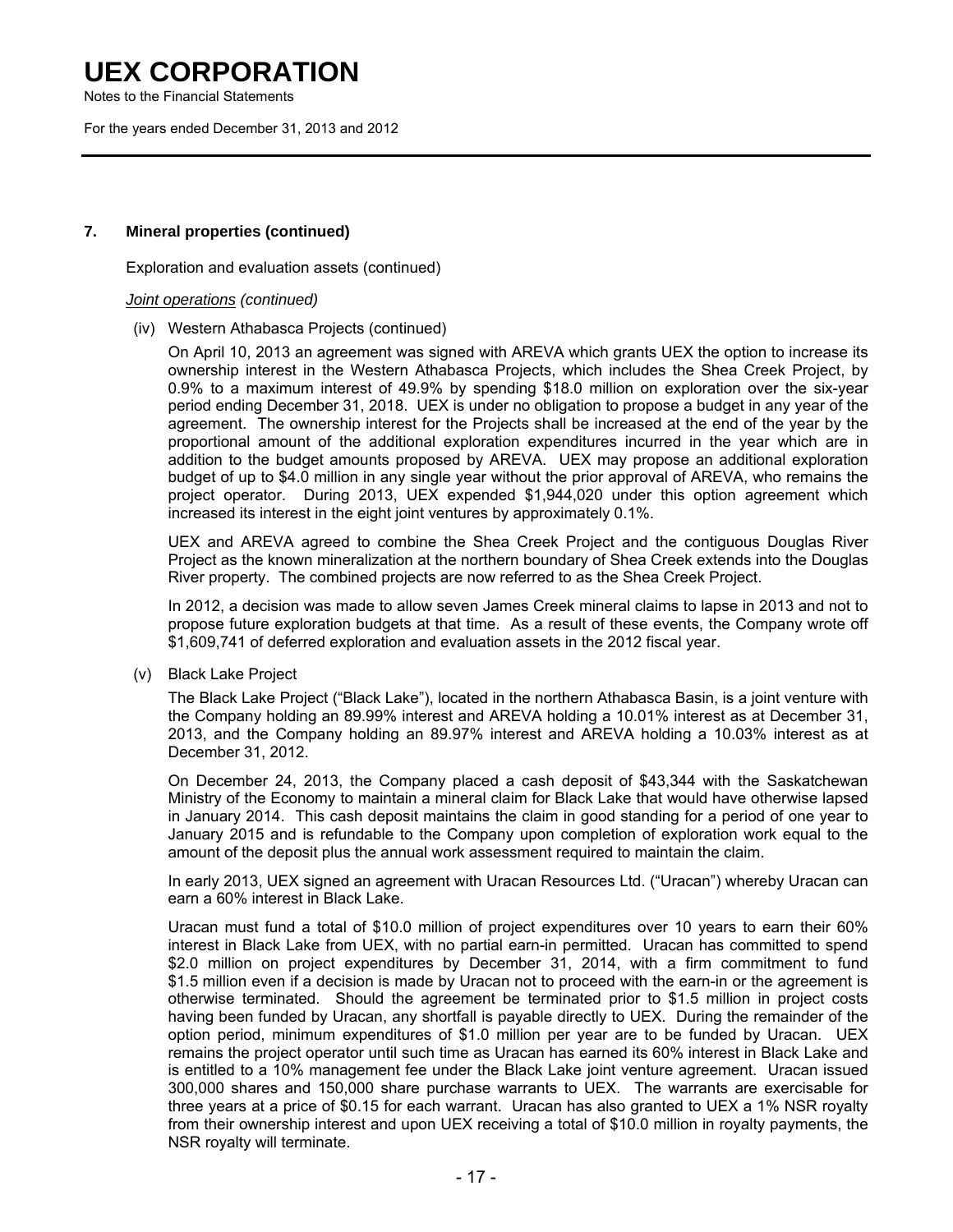Notes to the Financial Statements

For the years ended December 31, 2013 and 2012

### **7. Mineral properties (continued)**

Exploration and evaluation assets (continued)

#### *Joint operations (continued)*

(v) Black Lake Project (continued)

 The opening value upon receipt was determined to be \$27,000 for the Uracan shares and \$8,931 for the Uracan warrants. The combined amount of \$35,931 has been recorded as a reduction in the carrying value of the Black Lake Project. In the third quarter of 2013, UEX received from Uracan a prepayment of \$104,060 which represented the full budget amount for the 2013 exploration program at Black Lake. As of December 31, 2013, \$79,006 of the 2013 program budget remained unspent and will be incurred in early 2014.

 In January 2014, UEX received a prepayment of \$650,000 from Uracan which amounts to 100% of the currently budgeted 2014 winter exploration programs at Black Lake.

(vi) Beatty River Project

 The Company acquired a 25% interest in the Beatty River Project, which is located in the western Athabasca Basic, from JCU (Canada) Exploration Company, Limited ("JCU") by funding \$858,118 in exploration expenditures and by making a payment to JCU of \$3,441.

UEX is party to the following joint arrangements:

| <b>Ownership interest</b><br>Effective December 31, 2013 | Western <sup>(1)</sup><br>Athabasca | Black $(2)$<br>Lake      | Beatty $^{(3)}$<br><b>River</b> |  |
|----------------------------------------------------------|-------------------------------------|--------------------------|---------------------------------|--|
| <b>UEX Corporation</b>                                   | 49.097%                             | 89.990%                  | 25.000 %                        |  |
| AREVA Resources Canada Inc.                              | 50.903                              | 10.010                   | 50.702                          |  |
| JCU (Canada) Exploration Co. Ltd.                        | $\overline{\phantom{0}}$            | $\overline{\phantom{0}}$ | 24.298                          |  |
| Total                                                    | 100.000%                            | 100.000%                 | 100.000%                        |  |

| <b>Ownership interest</b><br>Effective December 31, 2012 | Western <sup>(1)</sup><br>Athabasca | Black $(2)$<br>Lake      | Beatty <sup>(3)</sup><br><b>River</b> |  |
|----------------------------------------------------------|-------------------------------------|--------------------------|---------------------------------------|--|
| <b>UEX Corporation</b>                                   | 49.000%                             | 89.970%                  | $-$ %                                 |  |
| AREVA Resources Canada Inc.                              | 51.000                              | 10.030                   | 50.702                                |  |
| JCU (Canada) Exploration Co. Ltd.                        | -                                   | $\overline{\phantom{0}}$ | 49.298                                |  |
| Total                                                    | 100.000%                            | 100.000%                 | 100.000%                              |  |

Subsequent to year end, UEX notified AREVA that their ownership interest in the Western Athabasca projects had been diluted from 51.00% to 50.903% as a result of \$1,944,020 in exploration expenditures having been incurred which were 100% funded by UEX under the terms of the optional six-year \$18 million, 0.9% additional earn-in agreement.

Subsequent to year end, UEX notified AREVA that their ownership interest in Black Lake had been diluted from 10.030% to 10.010% as a result of their decision to not participate in the 2013 programs (see Note 7(v) *Black Lake Project*). In 2013, UEX entered into an agreement with Uracan Resources Ltd. ("Uracan") whereby the Company will transfer to Uracan a 60% interest in the Black Lake Project upon completion of their funding of \$10 million in exploration expenditures on UEX's behalf.

(3) UEX completed its earn-in on the Beatty River Project in 2013 and holds a 25% interest in the project (see Note 7(vi) *Beatty River Project*).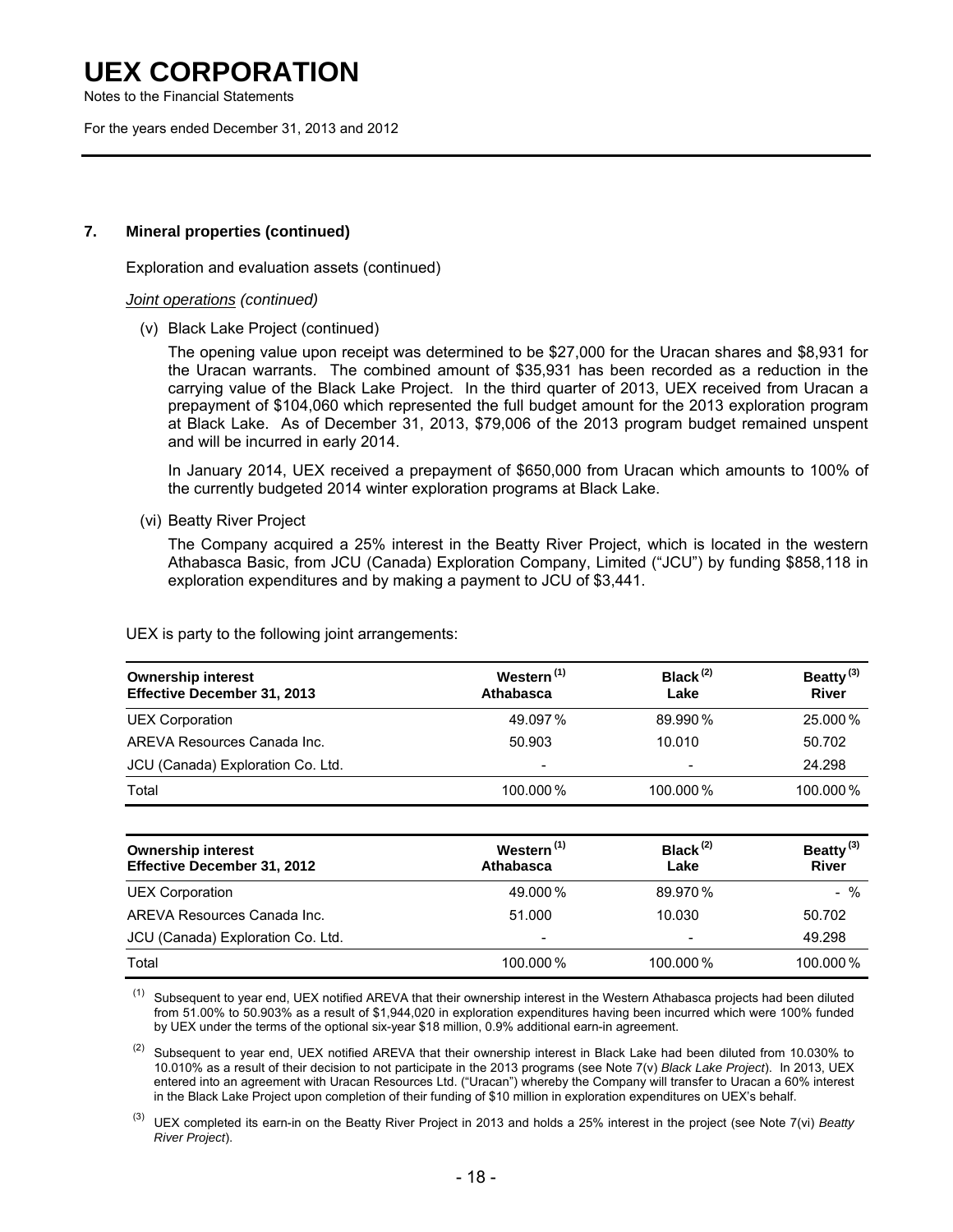Notes to the Financial Statements

For the years ended December 31, 2013 and 2012

#### **8. Investments**

The Company holds 300,000 share and 150,000 warrant certificates of Uracan which were received in early 2013 as partial consideration for the signing of an agreement which allows Uracan to earn a 60% interest in the Black Lake project (see Note 7(v)). These shares and warrants are being held for long-term investment purposes. The investments include warrants which have been classified as *Financial assets at fair value through profit or loss* ("FVTPL") and as such are stated at fair value with any changes in fair value recognized in profit or loss. The investments also include shares which have been classified as *Available-for-sale financial assets* and are carried at fair value. Changes in fair value are recognized in other comprehensive income with amounts in accumulated other comprehensive income recognized in profit and loss when they are sold.

|                                                        | December 31<br>2013 |   | December 31<br>2012 |
|--------------------------------------------------------|---------------------|---|---------------------|
| Common shares held - Uracan (TSX.V: URC) (see Note 14) | 27,000              | S |                     |
| Warrants held - Uracan (see Note 14)                   | 4.733               |   |                     |
|                                                        | 31.733              | S |                     |

The fair value of the Uracan shares is based on the market price for these actively traded securities.

The fair value of the warrants received from Uracan was determined using the Black-Scholes option-pricing model with the following weighted-average assumptions as at the dates indicated:

|                                                     | December 31<br>2013 | <b>February 13</b><br>$2013^{(1)}$ | December 31<br>2012 |
|-----------------------------------------------------|---------------------|------------------------------------|---------------------|
| Number of warrants received - Uracan                | 150,000             | 150,000                            |                     |
| Expected forfeiture rate                            | $0.00\%$            | $0.00\%$                           |                     |
| Weighted-average grant / valuation date fair values | \$0.06              | \$0.06                             |                     |
| <b>Expected volatility</b>                          | 150.18%             | 127.26%                            |                     |
| Risk-free interest rate                             | 1.14%               | $1.22\%$                           |                     |
| Expected life                                       | 2.19 years          | 3.00 years                         |                     |

(1) Date of acquisition

### **9. Accounts payable and other liabilities**

|                                                 |    | December 31<br>2013 |    | December 31<br>2012 |
|-------------------------------------------------|----|---------------------|----|---------------------|
| Trade payables                                  | S  | 50,936              | \$ | 444,652             |
| <b>Other liabilities</b>                        |    | 90,692              |    | 66,247              |
| Uracan - Black Lake prepayment for 2013 program |    | 79.006              |    |                     |
|                                                 | £. | 220.634             | S  | 510,899             |

The prepayment received from Uracan represented the full budgeted amount of \$104,060 for the 2013 exploration program at Black Lake. The unspent amount of \$79,006 as at December 31, 2013 was fully expended upon completion of the 2013 exploration program in January 2014.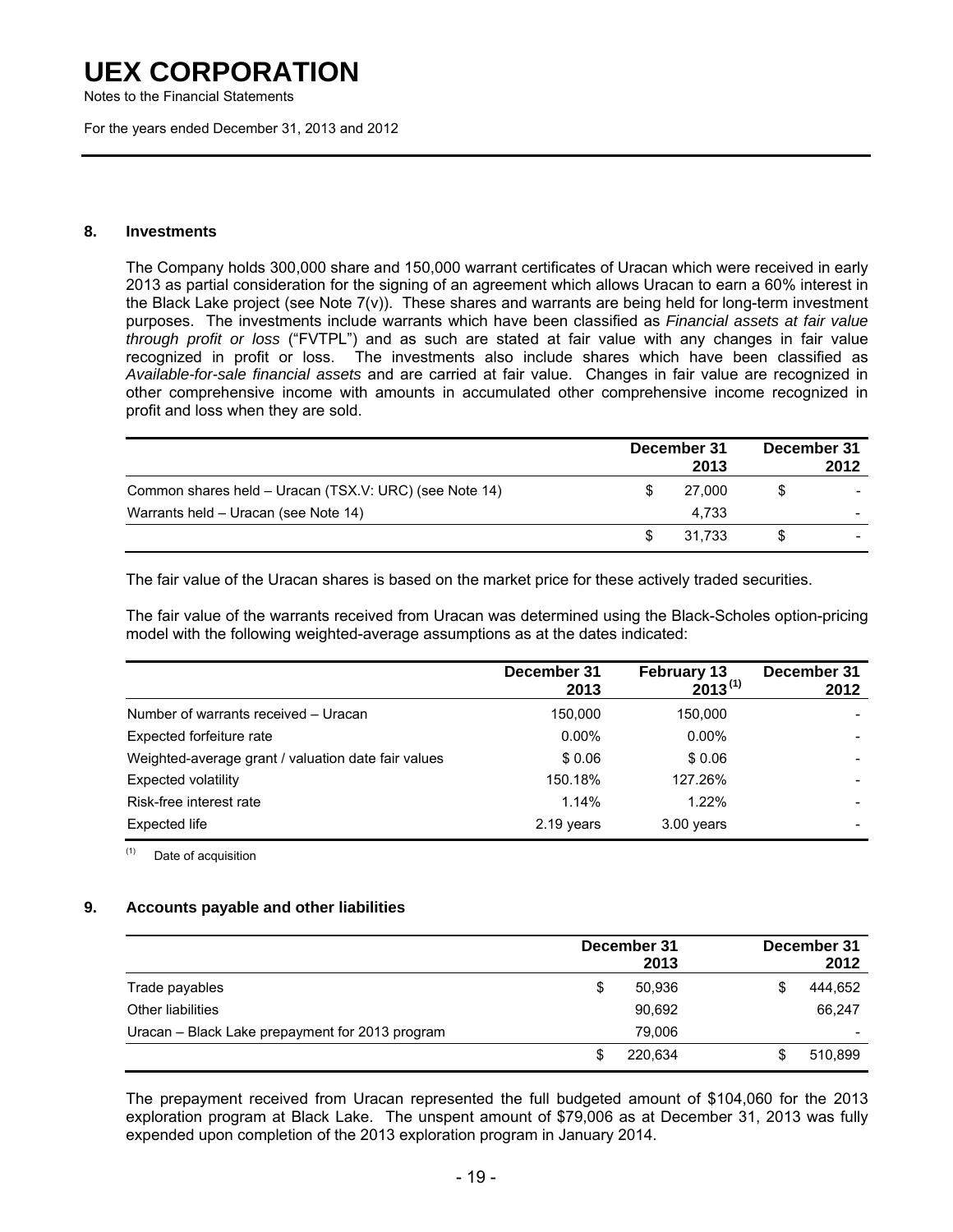Notes to the Financial Statements

For the years ended December 31, 2013 and 2012

#### **10. Income taxes**

 The tax effects of temporary differences that give rise to significant portions of the deferred tax assets and liabilities at December 31, 2013 and December 31, 2012 are presented below:

|                              | December 31<br>2013 | December 31<br>2012 |
|------------------------------|---------------------|---------------------|
| Deferred tax assets          |                     |                     |
| Losses carried forward       | \$<br>2,937,669     | 2,432,582<br>\$     |
| Charitable donations         | 8.438               | 8,438               |
| Equipment                    | 162.609             | 147,372             |
| Share issuance costs         | 173.918             | 246.214             |
| Investments                  | 567                 |                     |
|                              | 3,283,201           | 2,834,606           |
| Deferred tax liabilities     |                     |                     |
| Mineral properties           | 16,659,679          | 15,801,130          |
| Net deferred tax liabilities | \$13,376,478        | \$12,966,524        |

 At December 31, 2013, the Company has non-capital losses available for income tax purposes totaling approximately \$10,880,257 (2012 - \$9,009,561) which may be carried forward to reduce future years' taxable income. These losses, if not utilized will begin expiring in 2028, with the current period's non-capital losses expiring in 2033.

A reconciliation of income taxes at statutory rates with the reported taxes for the years ended December 31, 2013 and 2012 is as follows:

|                                                                | <b>Year ended December 31</b> |                |  |                |
|----------------------------------------------------------------|-------------------------------|----------------|--|----------------|
|                                                                |                               | 2013           |  | 2012           |
| Loss before income taxes                                       |                               | \$ (2,036,706) |  | \$ (4,025,844) |
| Statutory rates                                                |                               | 27%            |  | 27%            |
| Income tax recovery at statutory rates                         |                               | 549.911        |  | 1,086,978      |
| Non-deductible expenses and permanent differences              |                               | (130, 957)     |  | (260, 212)     |
| Exploration expenditures renounced net of flow-through premium |                               | (730,250)      |  | (712, 173)     |
| Deferred income tax recovery (expense)                         | S                             | (311, 296)     |  | 114,593<br>\$  |

### **11. Share capital**

(a) Authorized

 The authorized share capital of the Company consists of an unlimited number of common shares and an unlimited number of (no par value) preferred shares issuable in series, of which 1,000,000 preferred shares have been designated Series 1 Preferred Shares.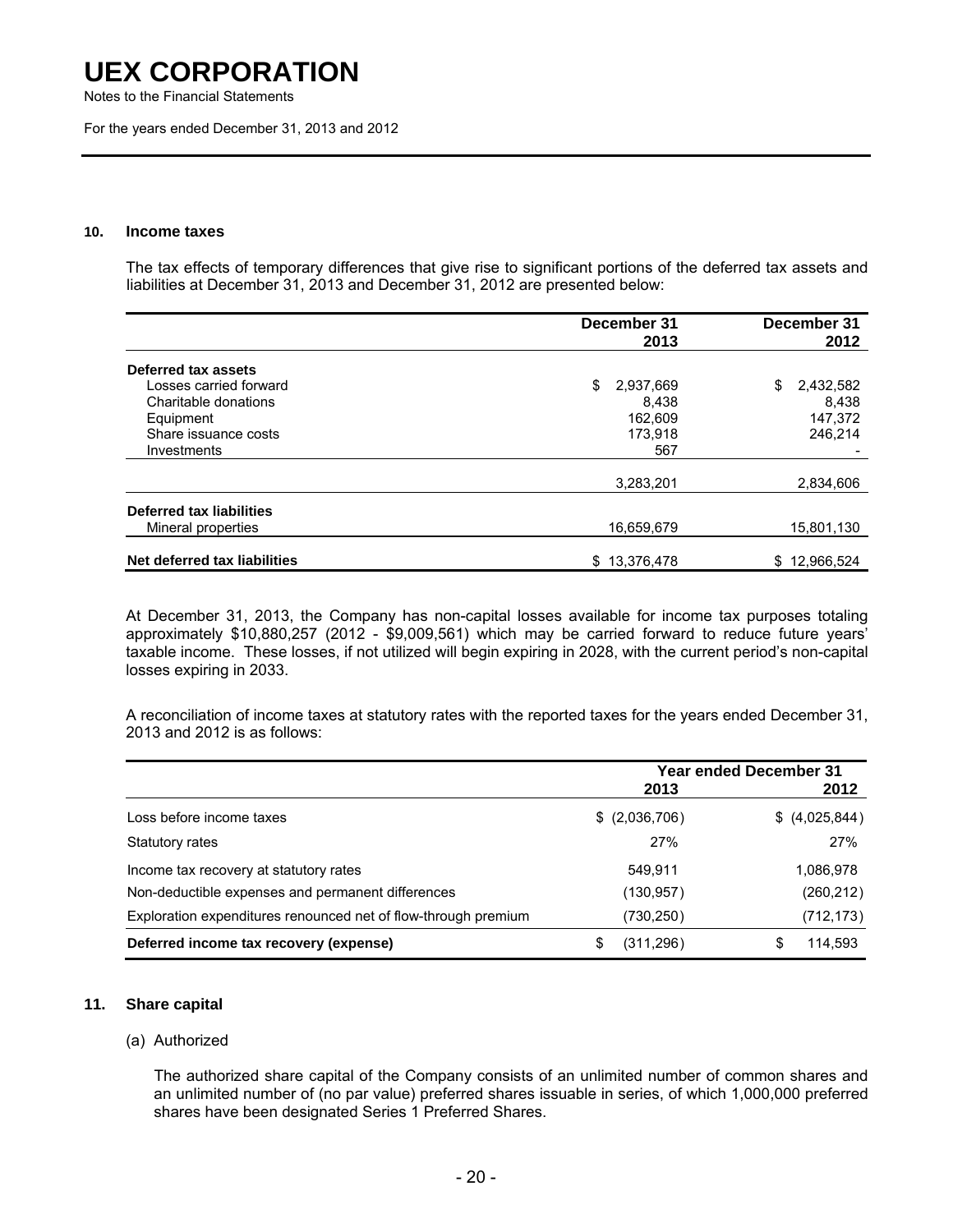Notes to the Financial Statements

For the years ended December 31, 2013 and 2012

### **11. Share capital (continued)**

### (b) Issued and outstanding – common shares

|                                                      | Number of<br>shares | Value         |
|------------------------------------------------------|---------------------|---------------|
| Balance, December 31, 2012                           | 221,488,679         | \$172,345,291 |
| Issued pursuant to private placement in 2013         | 6,350,000           | 3,175,000     |
| Share issuance costs                                 |                     | (104, 972)    |
| Value attributed to flow-through premium on issuance |                     | (127,000)     |
| Deferred income taxes on share issuance costs        |                     | 28,342        |
| Balance, December 31, 2013                           | 227,838,679         | \$175,316,661 |

 On March 13, 2012, the Company completed an underwritten bought deal public financing for 10,000,000 common shares at a price of \$0.80 per share for gross proceeds of \$8,000,000. Cameco exercised its pre-emptive right to participate in the offering and purchased 2,917,183 shares for \$2,333,746 (thereby maintaining its ownership at approximately 22.58%) on the same terms as the offering, except no cash commission was payable. In addition, the underwriter exercised its 10% over-allotment rights and Cameco exercised its associated pre-emptive right resulting in the Company issuing 1,291,719 shares and receiving another \$1,033,375. Share issue costs include a cash commission of \$440,000 and other issuance costs of \$275,633.

 On March 14, 2012, the Company completed a non-brokered private placement of 3,260,869 flow-through shares at a price of \$0.92 per share for gross proceeds of \$3,000,000 with issue costs of \$37,044 and no commission payable. A flow-through premium related to the sale of the associated tax benefits was determined to be \$97,826 on issuance. Cameco exercised its pre-emptive right to participate in the offering and purchased 951,256 common shares at a non-flow-through price of \$0.84 per share offered by the Company, so as to maintain its ownership interest at approximately 22.58%.

 On June 5, 2013, the Company completed a non-brokered private placement of 6,350,000 flow-through shares at a price of \$0.50 per share for gross proceeds of \$3,175,000 with issue costs of \$44,972 and a referral fee of \$60,000. A flow-through premium related to the sale of the associated tax benefits was determined to be \$127,000, and a related \$28,342 deferred income tax was recorded in share capital. Cameco did not exercise its pre-emptive right to participate in the offering and as a result, their ownership interest in UEX declined from approximately 22.58% to approximately 21.95%.

(c) Share-based compensation

 Under the Company's share-based compensation plan, the Company may grant share purchase options to its key employees, directors, officers and others providing services to the Company. The maximum number of shares issuable under the plan is a rolling number equal to 10% of the issued and outstanding common shares of the Company from time to time. Under the plan, the exercise price of each share purchase option shall be fixed by the Board of Directors but shall not be less than the quoted closing market price of the shares on the Toronto Stock Exchange on the date prior to the share purchase option being granted and a share purchase option's maximum term is 10 years. The shares subject to each share purchase option shall vest at such time or times as may be determined by the Board of Directors.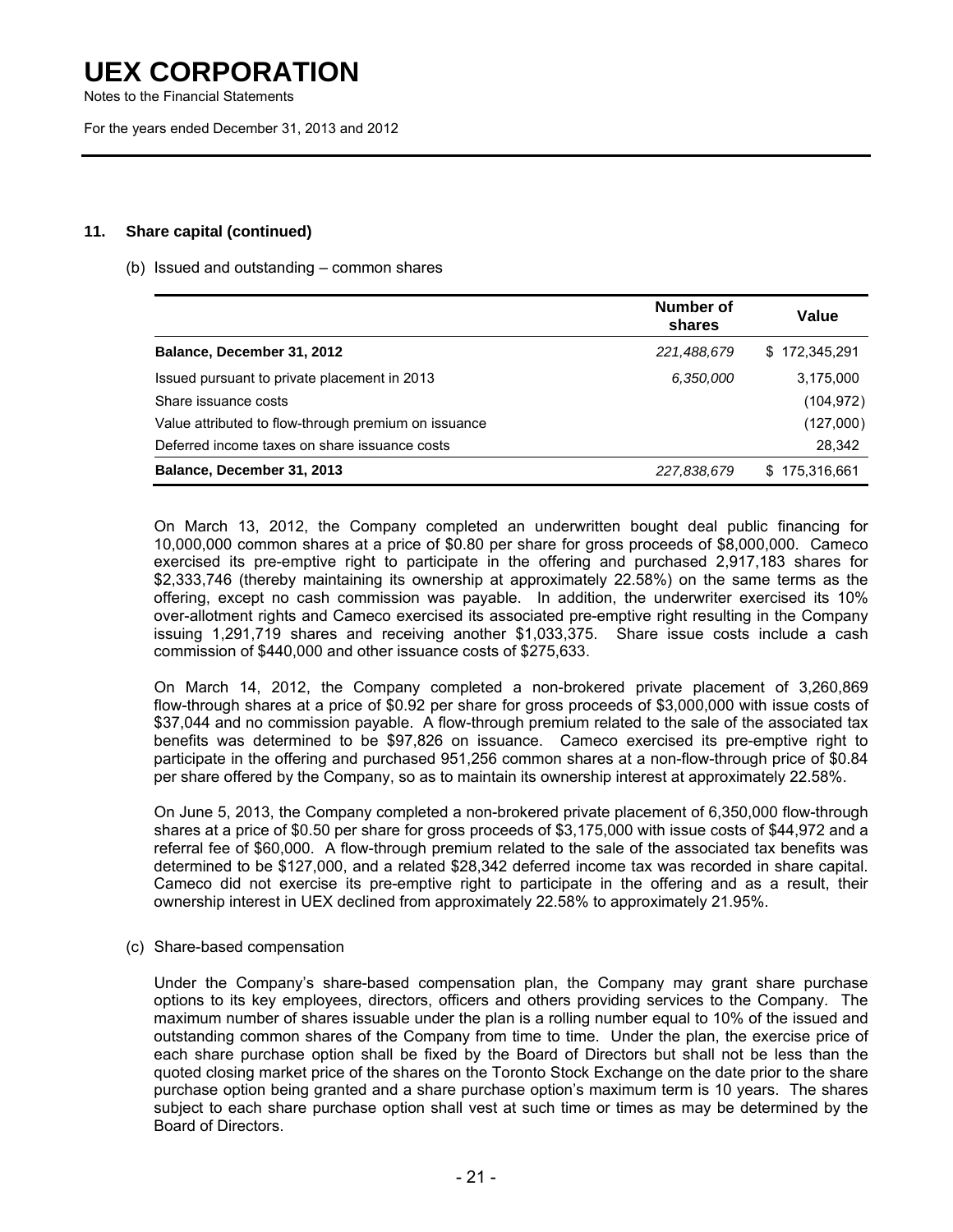Notes to the Financial Statements

For the years ended December 31, 2013 and 2012

### **11. Share capital (continued)**

### (c) Share-based compensation (continued)

 A summary of the status of the Company's share-based compensation plan as at December 31, 2013 and December 31, 2012 and changes during the years ended on these dates is presented below:

|                                | Number of share<br>purchase options | Weighted-average<br>exercise price |
|--------------------------------|-------------------------------------|------------------------------------|
| Outstanding, December 31, 2011 | 19,060,700                          | \$1.24                             |
| Granted                        | 2,460,000                           | 0.60                               |
| Expired                        | (5,334,700)                         | 1.45                               |
| Outstanding, December 31, 2012 | 16,186,000                          | 1.08                               |
| Granted                        | 2,285,000                           | 0.36                               |
| Cancelled                      | (1,200,000)                         | 1.38                               |
| Expired                        | (450,000)                           | 0.80                               |
| Outstanding, December 31, 2013 | 16,821,000                          | \$0.97                             |

On July 26, 2013, pursuant to a retirement agreement, 500,000 share purchase options with an exercise price of \$1.45 were voluntarily cancelled and also, on the same date, 685,000 share purchase options with an exercise price of \$1.34 were voluntarily cancelled. In addition, pursuant to this retirement agreement, 150,000 share purchase options with a weighted-average exercise price of \$0.60, which would have otherwise vested on June 5, 2014, will vest on January 1, 2014. On August 16, 2013, 15,000 share purchase options were cancelled due to a termination.

 In the year ended December 31, 2013, \$961,852 was transferred from the share-based payments reserve to deficit relating to the cancellation of 1,200,000 share-purchase options and \$207,748 was transferred from the share-based payments reserve to deficit relating to the expiry of 450,000 share purchase options. In the year ended December 31, 2012, \$4,266,495 was transferred from the share-based payments reserve to deficit relating to the voluntary surrender of 775,000 share purchase options and the expiry of 180,000 share purchase options.

 The share-based payments reserve values of \$4,585,900 as at December 31, 2013 and \$5,088,191 as at December 31, 2012 on the balance sheet reflect the expensed and capitalized fair value of vested share purchase options. If all options that are vested were exercised, the entire balance of the share-based payments reserve would be transferred to share capital.

On January 15, 2014, the Company granted 1,000,000 share purchase options to a new senior officer pursuant to the Company's share option plan. The share purchase options were issued at an exercise price of \$0.41 and expire on January 15, 2019.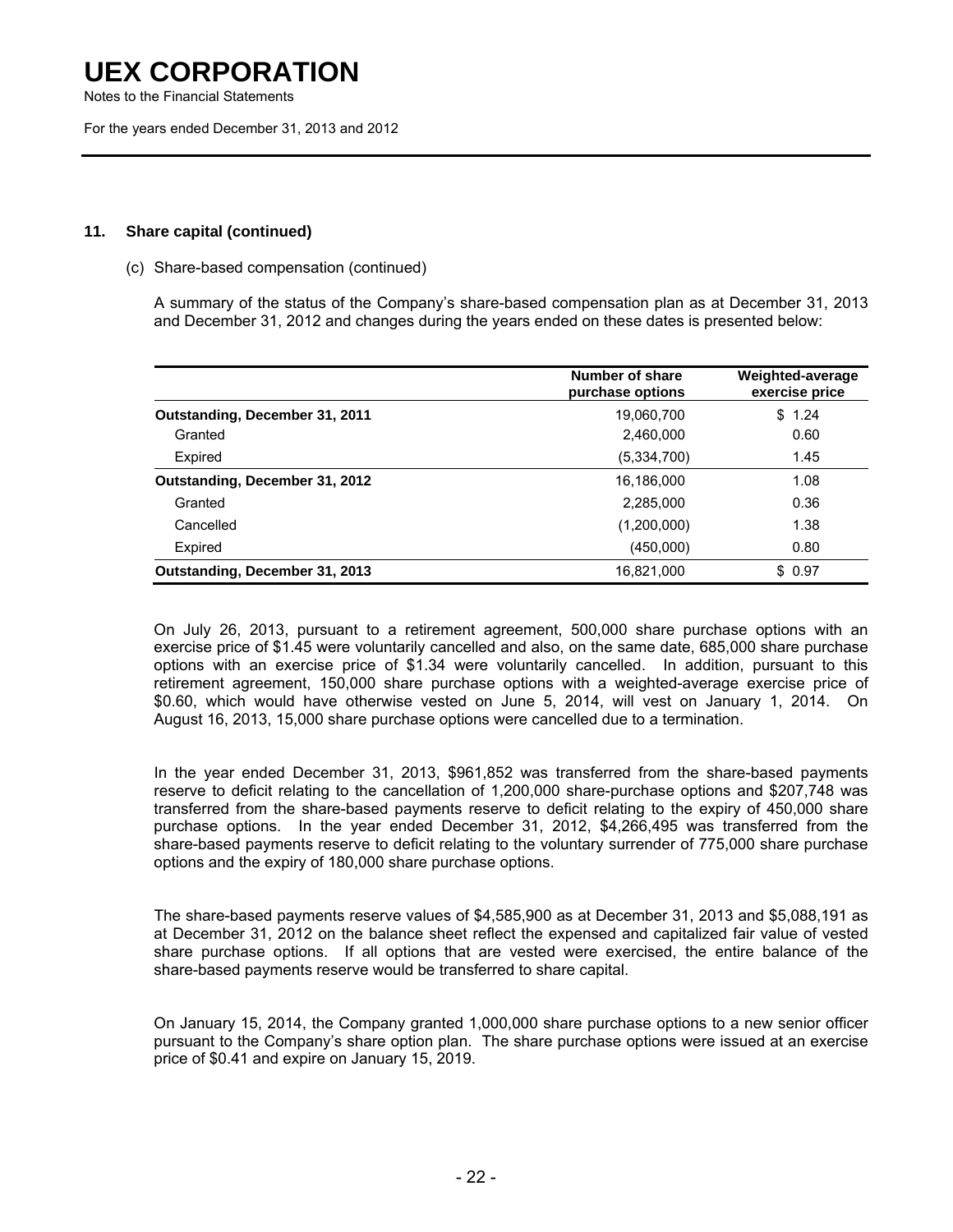Notes to the Financial Statements

For the years ended December 31, 2013 and 2012

### **11. Share capital (continued)**

### (c) Share-based compensation (continued)

 As at December 31, 2013, the Company had a total of 16,821,000 share purchase options outstanding related to director, employee and consultant share purchase options, the details of which are as follows:

|                             |                                                                                                   | Outstanding |                                                                         |                                                  | <b>Exercisable</b>                            |
|-----------------------------|---------------------------------------------------------------------------------------------------|-------------|-------------------------------------------------------------------------|--------------------------------------------------|-----------------------------------------------|
| Range of<br>exercise prices | <b>Number</b><br><b>Weighted-</b><br>of share<br>average<br>purchase<br>exercise price<br>options |             | <b>Weighted-</b><br>average<br>remaining<br>contractual life<br>(years) | <b>Number</b><br>of share<br>purchase<br>options | <b>Weighted-</b><br>average<br>exercise price |
| $$0.36 - 0.86$              | 5,215,000                                                                                         | \$0.52      | 5.70                                                                    | 2,871,668                                        | \$0.57                                        |
| $0.87 - 1.16$               | 5.701.000                                                                                         | 0.99        | 6.01                                                                    | 5.701.000                                        | 0.99                                          |
| $1.17 - 1.45$               | 5.905.000                                                                                         | 1.34        | 5.21                                                                    | 5,905,000                                        | 1.34                                          |
|                             | 16,821,000                                                                                        | \$0.97      | 5.63                                                                    | 14,477,668                                       | \$<br>1.05                                    |

 The estimated fair value expense of all share purchase options vested during the year ended December 31, 2013 is \$667,309 (2012 - \$1,346,364). The amount included in mineral properties for the year ended December 31, 2013 is \$157,082 (2012 - \$392,832) and the remaining \$510,227 (2012 - \$953,532) was expensed. The unamortized balance of share-based compensation expense for share purchase options that were not vested at December 31, 2013 is \$340,101 (2012 - \$562,820).

The fair value of the options granted each year was determined using the Black-Scholes option-pricing model with the following weighted-average assumptions:

|                                         | December 31 | December 31 |
|-----------------------------------------|-------------|-------------|
|                                         | 2013        | 2012        |
| Number of options granted               | 2,285,000   | 2,460,000   |
| Expected forfeiture rate                | 0.47%       | 0.55%       |
| Weighted-average grant date fair values | \$0.36      | \$0.60      |
| <b>Expected volatility</b>              | 69.03%      | 79.48%      |
| Risk-free interest rate                 | 1.51%       | 1.12%       |
| Expected life                           | 4.25 years  | 4.02 years  |

### (d) Flow-through shares

The Company has financed a portion of its exploration programs through the use of flow-through share issuances. Income tax deductions relating to these expenditures are claimable by the investors and not by the Company.

As at December 31, 2013, the Company had spent, on qualified expenditures, all of the \$3.175 million flow-through monies raised in the June 5, 2013 placement (see Note 11(b)). The Company renounced the income tax benefit of this issue to its subscribers effective December 31, 2013.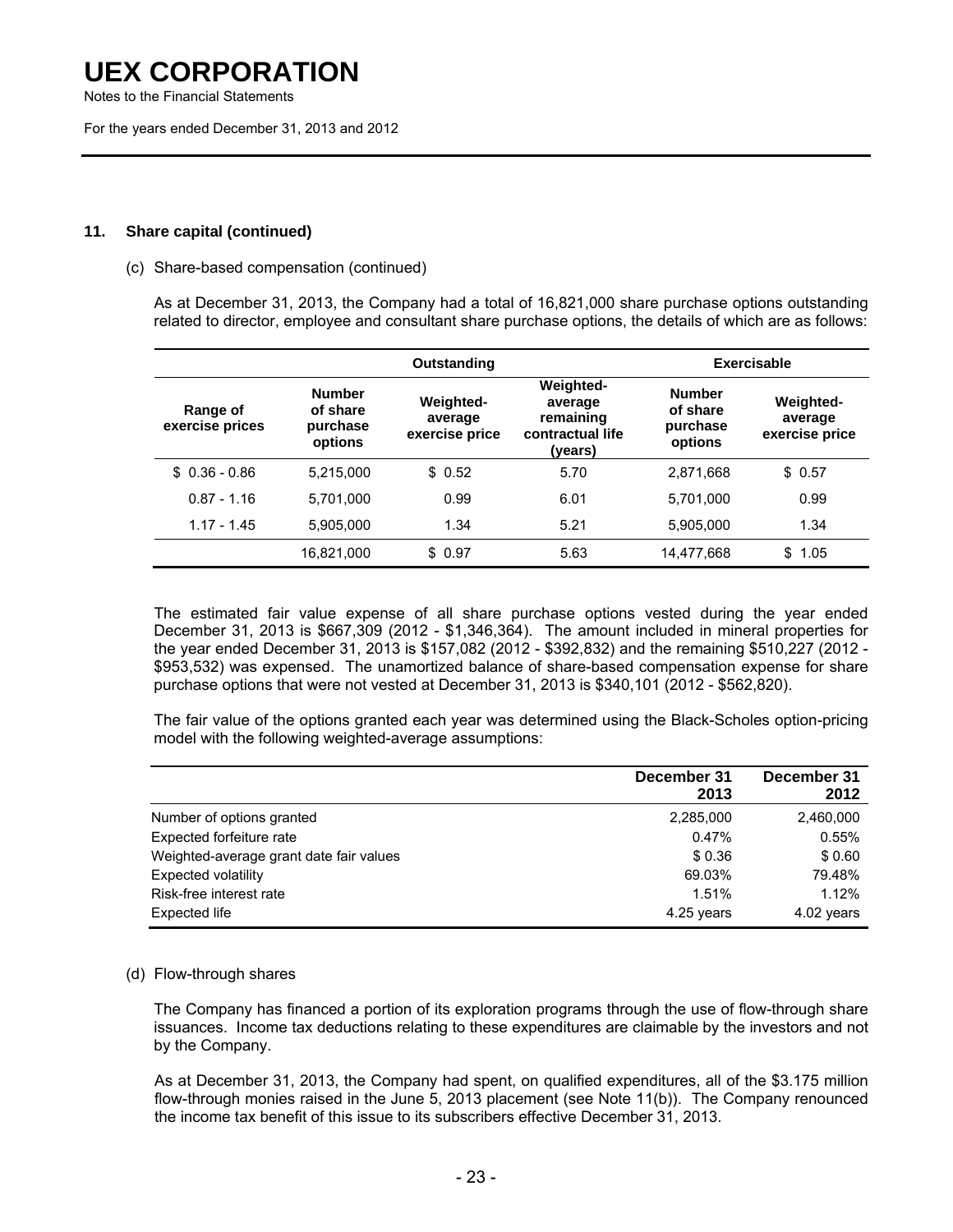Notes to the Financial Statements

For the years ended December 31, 2013 and 2012

### **12. Commitments**

 The Company has an obligation under an operating lease for its office premises and an obligation related to a retirement consulting agreement. The future minimum payments are as follows:

|      | December 31<br>2013      |
|------|--------------------------|
| 2014 | \$243,566                |
| 2015 | 239,743                  |
| 2016 | $\overline{\phantom{a}}$ |
| 2017 | $\overline{\phantom{a}}$ |
| 2018 | $\overline{\phantom{a}}$ |

Pursuant to a retirement agreement, the Company has entered into a consulting arrangement whereby the former Chief Executive Officer has agreed to provide management transition services for a two-year period commencing January 1, 2014 for a consulting fee of \$366,000. One half of this consulting fee was paid in January 2014, with the remainder to be paid in January 2015.

Other commitments in respect of the Company's mineral properties are disclosed in Note 7 and Note 11(d).

#### **13. Management of capital**

 The Company's objective when managing capital is to safeguard the Company's ability to continue as a going concern in order to pursue the exploration and evaluation programs on its mineral properties. The Company manages its capital structure, consisting of shareholders' equity, and makes adjustments to it, based on funds available to the Company, in order to support the exploration and evaluation of its mineral properties. Historically, the Company has relied exclusively on the issuance of common shares for its capital requirements.

 All of the Company's cash and cash equivalents are available for exploration and evaluation programs and administrative operations. The Company has not changed its approach to capital management during the current period, and is not subject to any external capital restrictions.

### **14. Management of financial risk**

 The Company operates entirely in Canada and is therefore not subject to any significant foreign currency risk. The Company's financial instruments are exposed to limited liquidity risk, credit risk and market risk.

 Liquidity risk is the risk that the Company will not be able to meet its financial obligations as they fall due. The Company manages liquidity risk through the management of its capital structure as outlined in Note 13. Accounts payable and other liabilities are due within the current operating period.

Credit risk is the risk of an unexpected loss if a third party to a financial instrument fails to meet its contractual obligations. The Company's exposure to credit risk includes cash and cash equivalents and amounts receivable. The Company reduces its credit risk by maintaining its bank accounts at large national financial institutions. The maximum exposure to credit risk is equal to the carrying value of cash and cash equivalents and amounts receivable. The Company's investment policy is to invest its cash in highly liquid short-term interest-bearing investments that are redeemable 90 days or less from the original date of acquisition.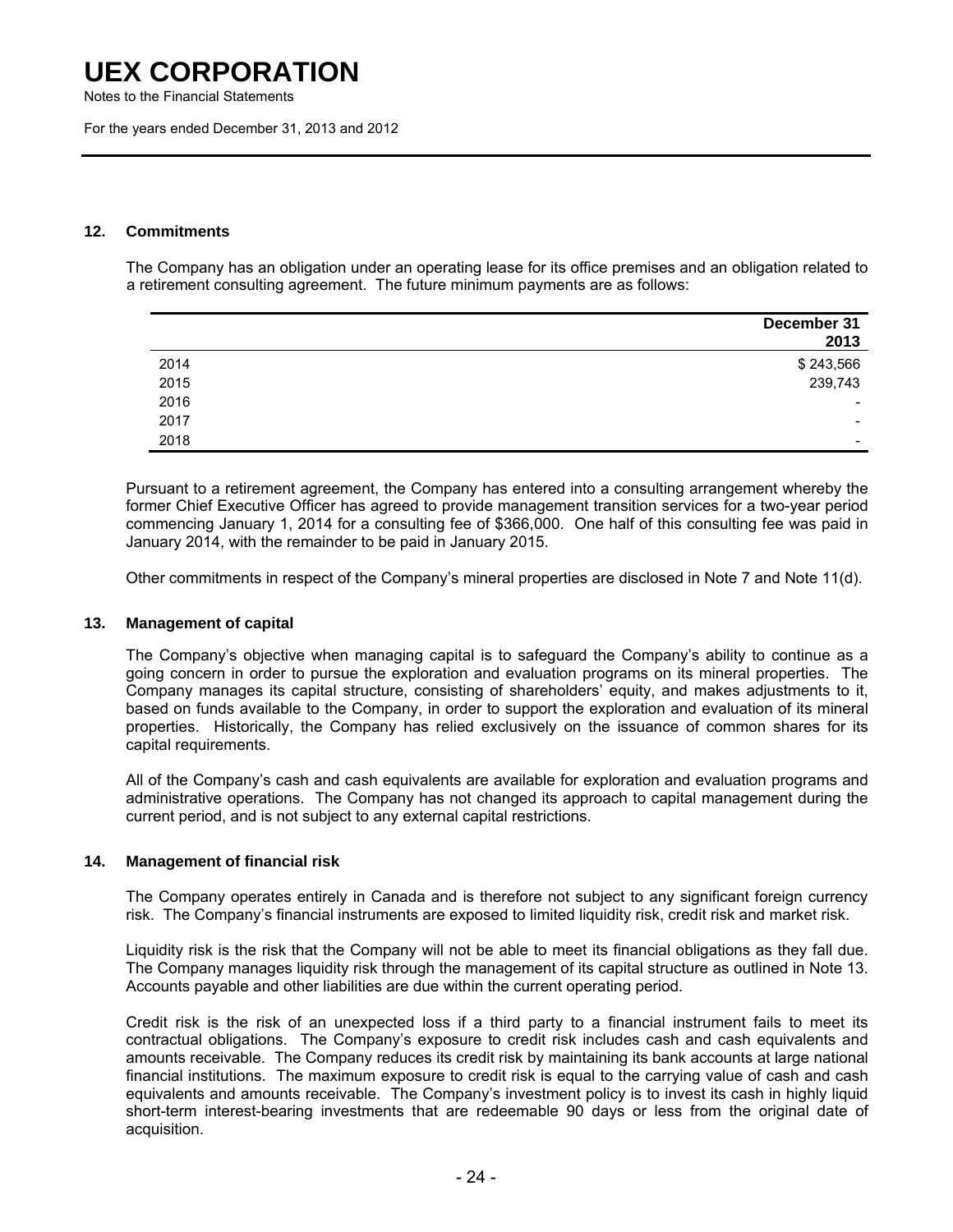Notes to the Financial Statements

For the years ended December 31, 2013 and 2012

### **14. Management of financial risk (continued)**

Market risk is the risk that changes in market prices such as foreign exchange rates and interest rates will affect the Company's income. The Company is subject to interest rate risk on its cash and cash equivalents. The Company reduces this risk by investing its cash in highly liquid short-term interest-bearing investments that earn interest on a fixed rate basis.

 All financial instruments measured at fair value are categorized into one of three hierarchy levels, described below, for disclosure purposes. Each level is based on the transparency of the inputs used to measure the fair values of assets and liabilities:

- Level 1 Values based on unadjusted quoted prices in active markets that are accessible at the measurement date for identical assets or liabilities;
- Level 2 Values based on quoted prices in markets that are not active or model inputs that are observable either directly or indirectly for substantially the full term of the asset or liability; and
- Level 3 Values based on prices or valuation techniques that require inputs that are both unobservable and significant to the overall fair value measurement.

 The carrying values of amounts receivable, and accounts payable and other liabilities are a reasonable estimate of their fair values because of the short period to maturity of these instruments.

 Cash and cash equivalents are classified as loans and receivables and are initially recorded at fair value and subsequently at amortized cost with accrued interest recorded in accounts receivable.

The following table summarizes those assets and liabilities carried at fair value:

| <b>Investments</b>           | Level 1                  |    | Level 2                  | Level 3                  | Total  |
|------------------------------|--------------------------|----|--------------------------|--------------------------|--------|
| Shares - Uracan (TSX-V: URC) | 27,000                   | æ  | $\overline{\phantom{a}}$ | $\overline{\phantom{0}}$ | 27,000 |
| Warrants – Uracan (1)        | $\overline{\phantom{0}}$ |    | $\overline{\phantom{0}}$ | 4.733                    | 4,733  |
|                              | 27.000                   | \$ | $\overline{\phantom{a}}$ | 4.733                    | 31.733 |

 $<sup>(1)</sup>$  Black-Scholes inputs for the Uracan warrant valuation are disclosed in Note 8 – Investments.</sup>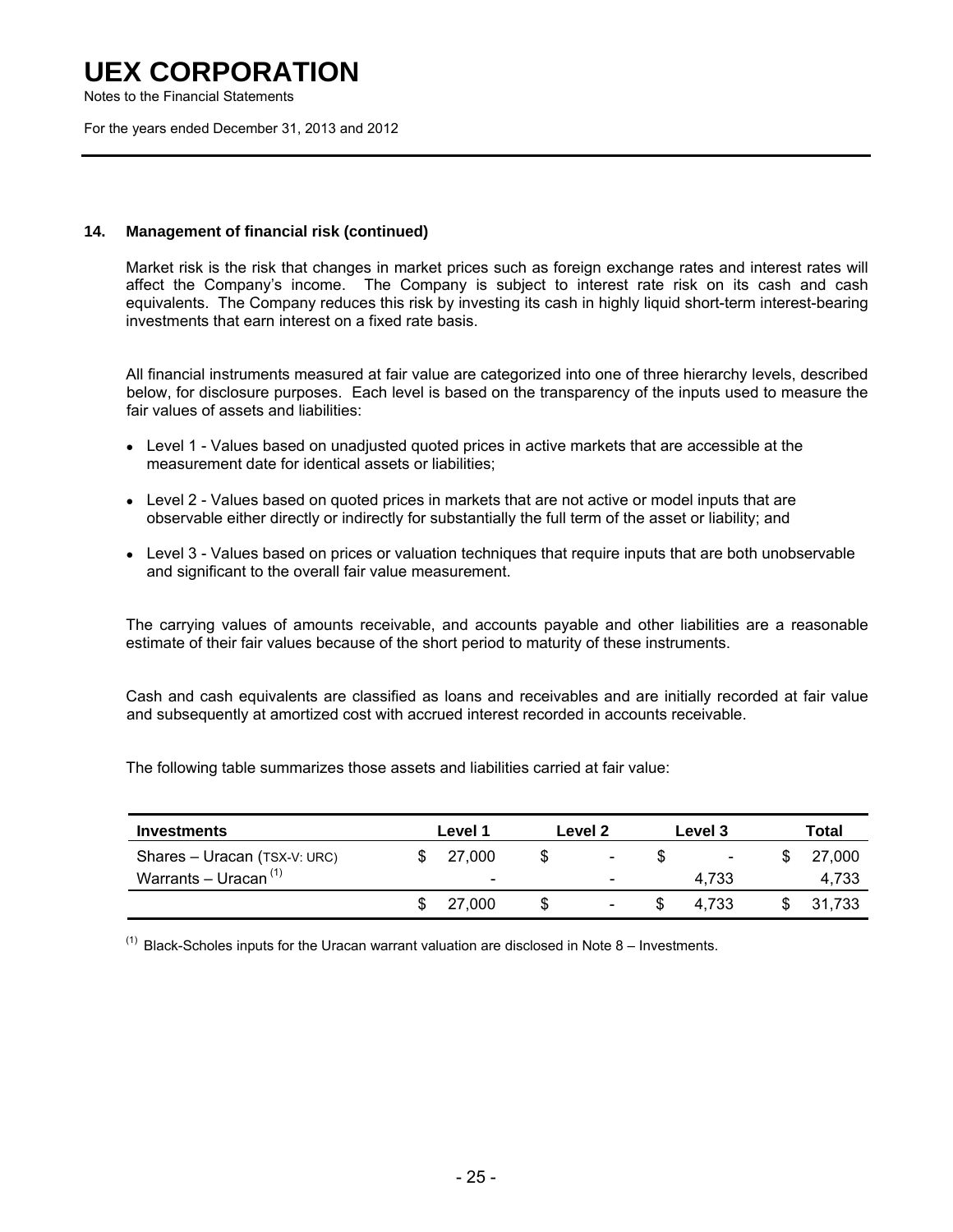Notes to the Financial Statements

For the years ended December 31, 2013 and 2012

### **14. Management of financial risk (continued)**

The following table shows a reconciliation from the beginning balances to ending balances for Level 1 fair value measurements for investments:

|                                                                                                                        | Number of<br><b>Shares</b> | Change in<br><b>Fair Value</b><br>(OCI) | <b>Fair Value</b> |
|------------------------------------------------------------------------------------------------------------------------|----------------------------|-----------------------------------------|-------------------|
| Balance, December 31, 2012                                                                                             |                            |                                         | \$                |
| Shares received as partial consideration for the Black Lake<br>Project earn-in on February 13, 2013 (see Note 7(v))    | <i>300.000</i>             |                                         | 27,000            |
| Unrealized gain (loss) on change in fair value of financial assets<br>at FVTPL (shares) - year ended December 31, 2013 |                            |                                         |                   |
| Balance, December 31, 2013                                                                                             | <i>300.000</i>             |                                         | 27,000            |

The Company's policy is to recognize transfers out of Level 3 as of the date of the event or change in circumstances that caused the transfer. There have been no transfers out of Level 3 in the period.

The following table shows a reconciliation from the beginning balances to ending balances for Level 3 fair value measurements:

|                                                                                                                                  | Number of<br><b>Warrants</b> | Change in<br><b>Fair Value</b><br>(Expense) |    | Fair Value <sup>(1)</sup> |
|----------------------------------------------------------------------------------------------------------------------------------|------------------------------|---------------------------------------------|----|---------------------------|
| Balance, December 31, 2012                                                                                                       |                              |                                             | \$ |                           |
| Warrants received as partial consideration for the Black Lake<br>Project earn-in on February 13, 2013 (see Note 7(y))            | 150,000                      |                                             |    | 8.931                     |
| Unrealized gain (loss) on change in fair value of held-for-trading<br>financial assets (warrants) - year ended December 31, 2013 |                              | (4, 198)                                    |    | (4,198)                   |
| Balance, December 31, 2013                                                                                                       | 150,000                      |                                             | S  | 4.733                     |

 $(1)$  See Note 8 for Black-Scholes assumptions.

The following table shows the valuation techniques used in the determination of fair values within Level 3 of the hierarchy, as well as the key unobservable inputs used in the valuation model:

| Level 3 item      | <b>Valuation approach</b>                                                                           | Key unobservable inputs                                                                              | Inter-relationship between key<br>unobservable inputs and fair<br>value measurement    |
|-------------------|-----------------------------------------------------------------------------------------------------|------------------------------------------------------------------------------------------------------|----------------------------------------------------------------------------------------|
| Warrants - Uracan | The fair value has been<br>determined by using the<br><b>Black-Scholes option</b><br>pricing model. | Expected volatility for Uracan<br>shares, derived from the<br>shares' historical prices<br>(weekly). | The estimated fair value for the<br>warrants increases as the volatility<br>increases. |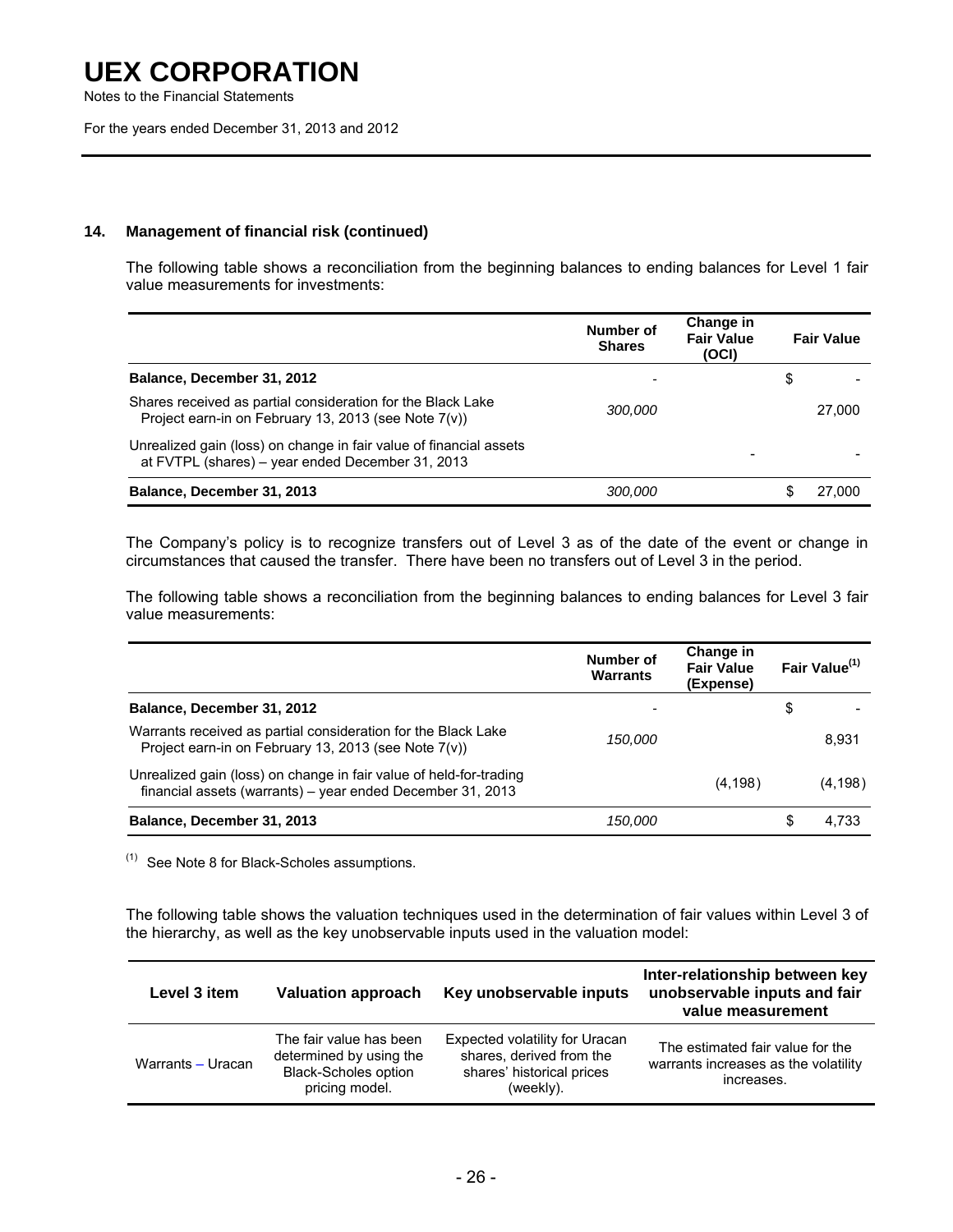Notes to the Financial Statements

For the years ended December 31, 2013 and 2012

### **15. Segmented information**

 The Company conducts its business as a single operating segment, being the mining and mineral exploration business in Canada. All mineral properties and equipment are located in Canada.

#### **16. Office expenses**

|                                |             | <b>Year ended December 31</b> |  |  |
|--------------------------------|-------------|-------------------------------|--|--|
|                                | 2013        | 2012                          |  |  |
| Insurance                      | 49.090<br>S | 48,632<br>S                   |  |  |
| Office supplies and consulting | 267,211     | 153,272                       |  |  |
| Telephone                      | 13.720      | 12,887                        |  |  |
|                                | \$330,021   | 214,791<br>S.                 |  |  |

### **17. Related party transactions**

 The value of all transactions relating to key management personnel, close members of the family of persons that are key management personnel and entities over which they have control or significant influence are as follows:

(a) Related party transactions

 Related party transactions include the following payments which were made to related parties other than key management personnel:

|                                                               |    | <b>Year ended December 31</b> |              |  |
|---------------------------------------------------------------|----|-------------------------------|--------------|--|
|                                                               |    | 2013                          | 2012         |  |
| Other consultants <sup>(1)</sup>                              | \$ | 2.400                         | 60,130<br>\$ |  |
| Other consultants share-based payments <sup>(3)</sup>         |    | 4,446                         | 13,674       |  |
| Panterra Geoservices Inc. <sup>(2)</sup>                      |    | 42,950                        | 29,750       |  |
| Panterra Geoservices Inc. share-based payments <sup>(3)</sup> |    | 28,020                        | 54,722       |  |
|                                                               | S  | 77.816                        | 158.276      |  |

(1) Other consultants include close members of the family of R. Sierd Eriks, UEX's Vice-President of Exploration, who provide geological consulting services with specific services invoiced as provided.

 $(2)$  Panterra Geoservices Inc. is a company owned by David Rhys, a member of the management advisory board that provides geological consulting services to the Company. The management advisory board members are not paid a retainer or fee; specific services are invoiced as provided.

 $<sup>(3)</sup>$  Share-based compensation expense is the fair value of options granted which have been calculated using the</sup> Black-Scholes option-pricing model and the assumptions disclosed in Note 11(c).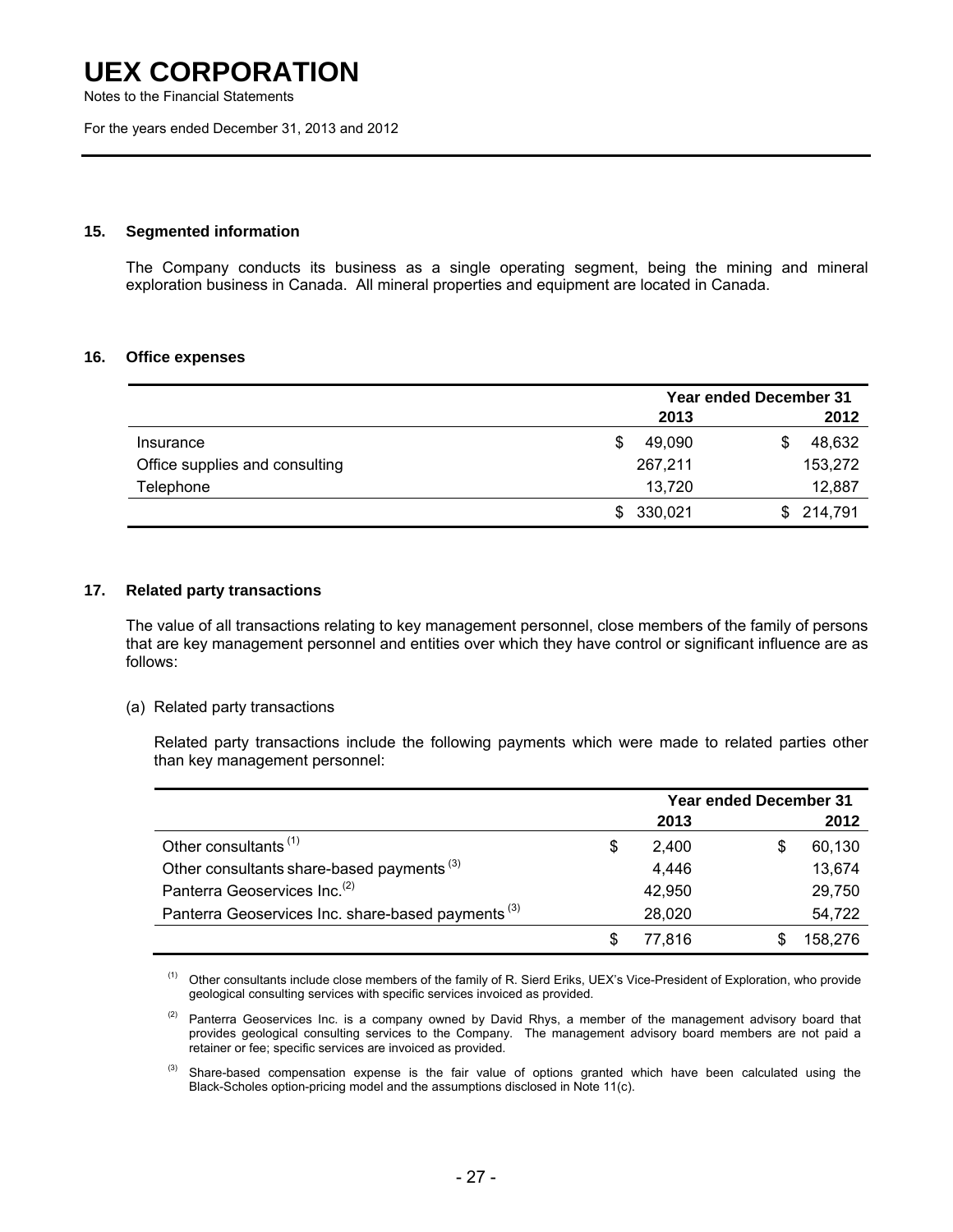Notes to the Financial Statements

For the years ended December 31, 2013 and 2012

### **17. Related party transactions (continued)**

#### (b) Key management personnel compensation

 Key management personnel compensation includes management and director compensation as follows:

|                                                          | <b>Year ended December 31</b> |                |  |
|----------------------------------------------------------|-------------------------------|----------------|--|
|                                                          | 2013                          | 2012           |  |
| Salaries and short-term employee benefits <sup>(4)</sup> | 844.592                       | 896.716<br>SS. |  |
| Share-based payments <sup>(3)</sup>                      | 578.805                       | 1.164.376      |  |
|                                                          | \$1,423,397                   | \$2,061,092    |  |

<sup>(3)</sup> Share-based compensation expense is the fair value of options granted which have been calculated using the Black-Scholes option-pricing model and the assumptions disclosed in Note 11(c).

<sup>(4)</sup> In the event of a change of control of the Company, certain senior management may elect to terminate their employment agreements and the Company shall pay termination benefits of up to two times their respective annual salaries at that time and all of their share purchase options will become immediately vested with all other employee benefits, if any, continuing for a period of up to two years.